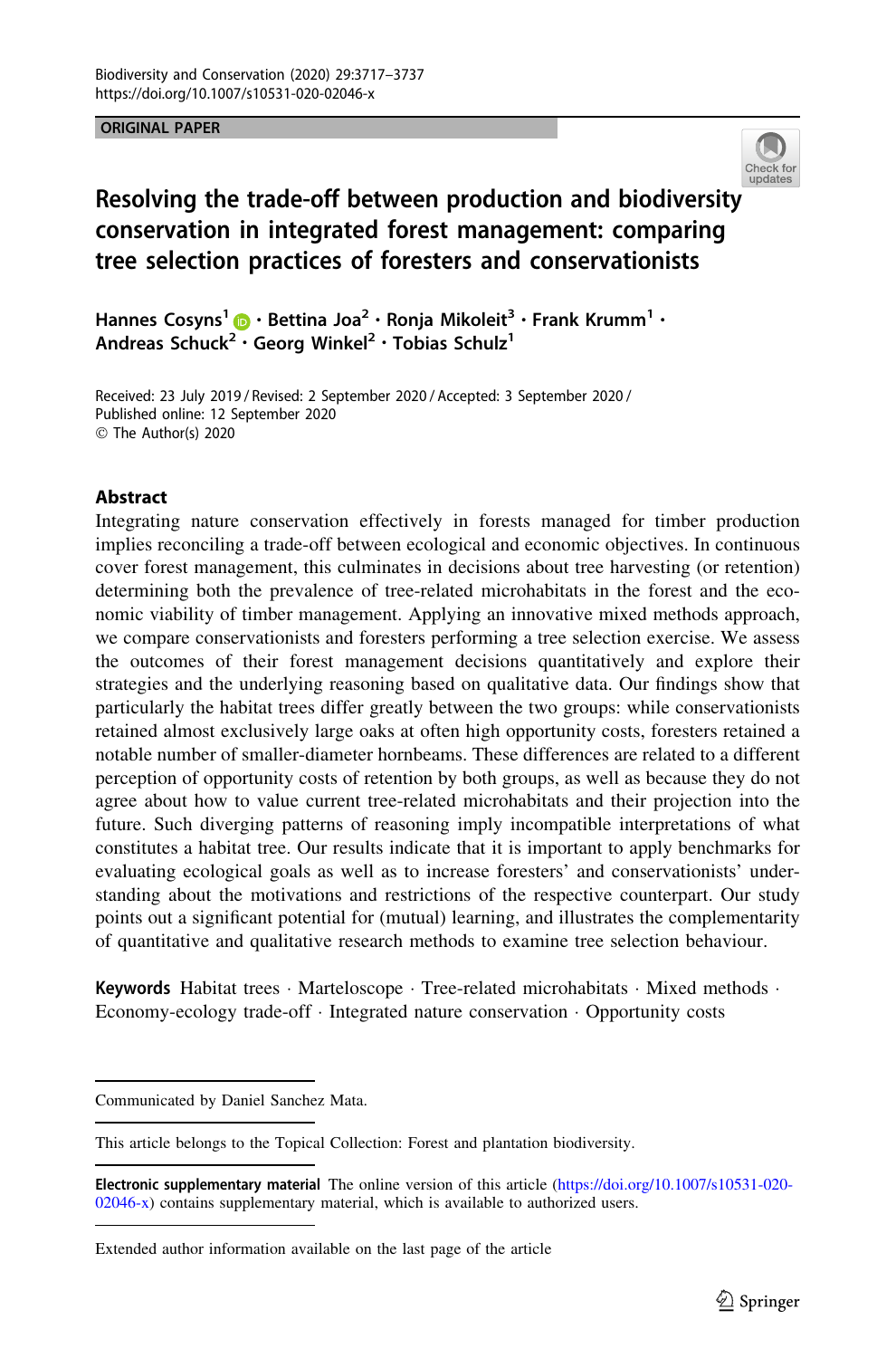### Introduction

Integrating biodiversity conservation measures in forests managed for commodity production is crucial to reach biodiversity conservation goals (Gustafsson et al. [2012](#page-19-0)). In forests managed for timber production, which typically lack structural elements relating to old-growth phases and considerable amounts of deadwood, this requires a significant and well distributed presence of so-called old growth characteristic (Bauhus et al. [2009](#page-18-0)), including *tree-related microhabitats* (TreMs; i.e. tree cavities, bark pockets, dead branches or trunk rot; see Larrieu et al. [2018\)](#page-19-0). In continuous cover forestry – the predominant forest management paradigm in Central Europe being characterized by the absence of clearcutting, and labelled as a *global trend* in forest management (Gustafsson et al. [2020;](#page-19-0) Puettmann et al. [2015](#page-19-0))—a key measure is to select and retain individual trees which bear these TreMs, further called *habitat trees* (Bütler et al. [2013](#page-18-0)).

Habitat trees can exhibit many structures that negatively affect their commercial value, e.g. tree cavities, stem breakages or debarked stems. The timber value of such trees (e.g. oak trees) can still be considerable, though, and excluding them from the economic value chain through retention can imply a noticeable economic loss (Niedermann-Meier et al. [2010;](#page-19-0) Santopuoli et al. [2019\)](#page-20-0). Furthermore, they might occupy growing space over several rotations ages, with increasing safety risks and thus cost implications also for nearby forestry operations. Thus, selecting and retaining potential habitat trees in forest management in the context of continuous cover forestry impacts both economic viability of wood production and the conservation value of the remaining forest stand (Santopuoli et al. [2019\)](#page-20-0).

Understanding tree selection has long been neglected in research. Only recently studies emerged, indicating i.a. that several factors related to individual's expertise can be important for tree selection (Cosyns et al. [2018](#page-19-0); Pommerening et al. [2018;](#page-19-0) Spinelli et al. [2016;](#page-20-0) Vitkova et al. [2016\)](#page-20-0). Correspondingly, empirical implementation research points to the crucial role of forest managers for the success of integrated nature conservation policies. Forest managers face the need to resolve the trade-off between wood production and biodiversity conservation. Forest management plans usually identify trade-offs but they give only vague indications about how to solve them (Winter et al. [2014\)](#page-20-0). For habitat tree selection, the local forest manager (or other person selecting the trees) is often left with little guidance, especially also relating to trade-offs between conservation and economic goals, and how to cope with them (Maier and Winkel [2017](#page-19-0)).

While tree selection in continuous cover forestry is certainly dependent on individual experience and expertise, also professional education, socialization and habitual professional knowledge influence the decision-making processes (Maier and Winkel [2017;](#page-19-0) Spinelli et al. [2016\)](#page-20-0). So far, studies of tree-marking have compared subjects with rather similar professional background (foresters, forestry trainers, loggers, agronomists) (Pommerening et al. [2018](#page-19-0); Spinelli et al. [2016;](#page-20-0) Vitkova et al. [2016\)](#page-20-0). Also, they only consider outcomes related to wood production and are based on a purely quantitative research design by looking at the outcomes of the decisions exclusively, without considering individuals' justifications more in detail. This paper addresses this gap by examining the tree selection behaviour of two groups with very different professional backgrounds that are critical for the success of an integration of biodiversity conservation in productive forest management, i.e. conservationists and forest managers. The objective of the paper is to explore in what way distinct professional backgrounds determine how sustainable wood production and biodiversity conservation are being integrated through tree selection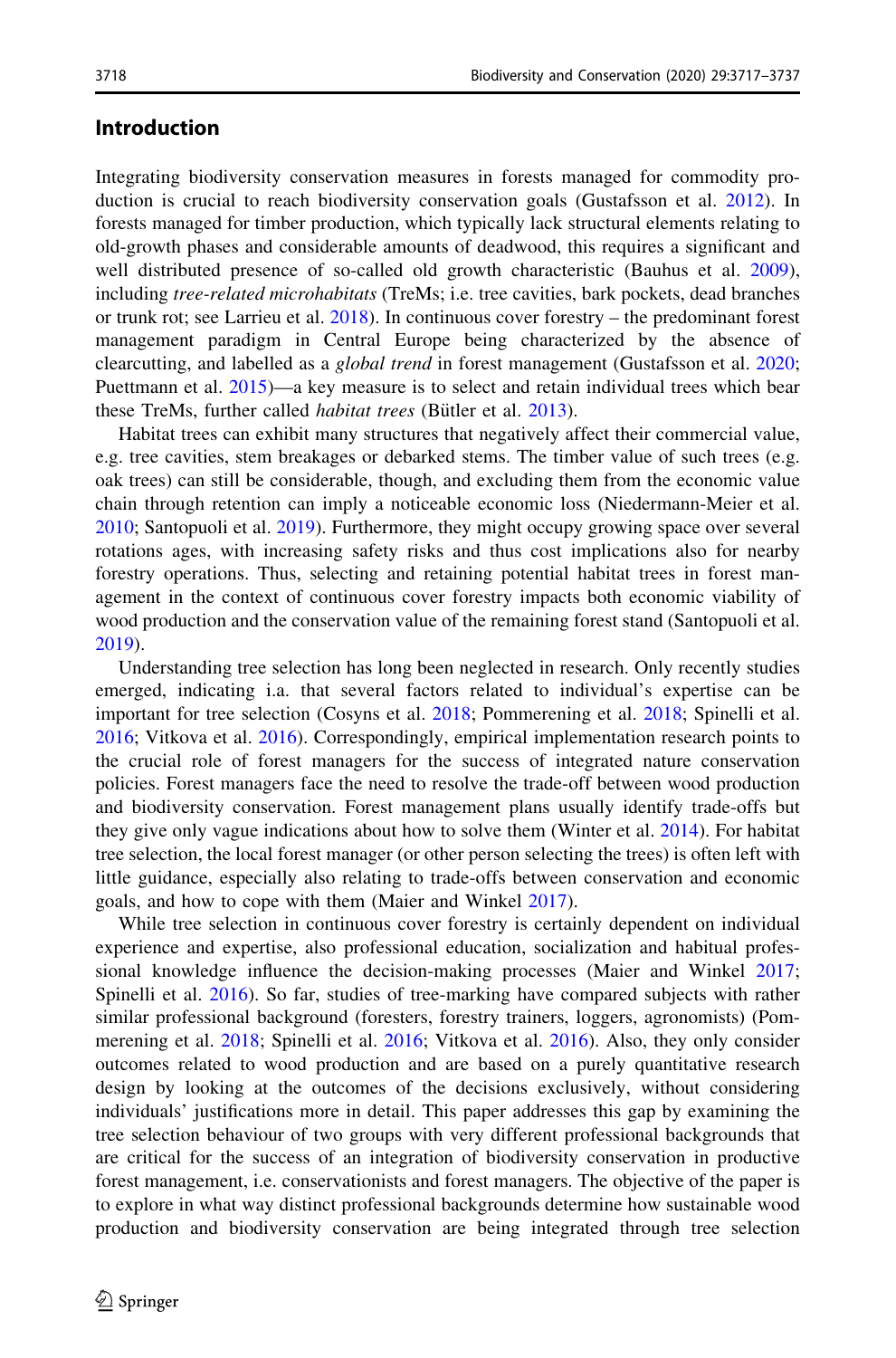practices. We apply a mixed methods approach (Creswell and Clark [2017\)](#page-19-0), and thus derive insights from the analysis of both quantitative and qualitative data. Specifically, in addition to quantifying the selected trees for their conservation and economic values, we use qualitative data to explore the strategies applied and the respective reasoning of the participants when selecting them. Analysing both quantitative data on tree characteristics and qualitative justifications of tree selection decisions together provides novel insights into how which trees are selected by different relevant professional groups. By doing so, this article goes beyond existing studies on tree selection which solely rely on quantitative data (Cosyns et al. [2018](#page-19-0); Pommerening et al. [2018](#page-19-0); Spinelli et al. [2016](#page-20-0); Vitkova et al. [2016](#page-20-0)), and aims to also provide insights into the motivations for tree selection. The latter is specifically relevant for conservation policy to guide practical implementation of integrated forest management strategies.

#### Methods

#### Site location and properties

The tree selection exercises analysed in this paper took place in the marteloscope  $J\ddot{a}ger$ -hauschen which is part of a European network of marteloscopes (InForMAr [2018](#page-19-0)) facilitated by the European Forest Institute, focussing on the integration of biodiversity conservation into forest management. Marteloscopes are delineated plots in forests where all trees are numbered and mapped. Their main purpose is to allow the simulation of tree selection, particularly in the context of continuous cover forestry (Kraus et al. [2018](#page-19-0)).

In the marteloscope *Jägerhäuschen*, all trees larger than 7.5 cm in diameter at breast height (DBH) are inventoried and determined (species, DBH, volume). The timber quality of each tree is estimated by the local forester and then its economic value (measured in Euros) is calculated based on the available volumes of timber of different quality classes multiplied by local wood prices. TreMs are assessed according to their type, size and developmental stage based on the catalogue of tree microhabitats of Kraus et al. ([2016a\)](#page-19-0). A tree's habitat value (measured in habitat points) is calculated as a composite index based on (a) the type and number of TreMs on a given tree, (b) their rarity and (c) the time a specific TreM needs to develop. More information on the assessment of the economic and habitat value of the trees can be found in Kraus et al. [\(2018](#page-19-0)).

Jägerhäuschen was established in 2017 in the Kottenforst (North Rhein-Westphalia, Germany, near Bonn) according to the methodology defined in Schuck et al. [\(2015](#page-20-0)). The stand is rectangular, 1 ha in size and consists of  $217$  stems  $> 7.5$  cm, a basal area of 30.7 m<sup>2</sup>/ha and a total standing wood volume of 4[1](#page-3-0)6 m<sup>3</sup>. It is a two-layered stand (Fig. 1) with large pedunculate oak  $(Quercus robust)$  in the upper layer and smaller hornbeam (Carpinus betulus) in the lower layer as well as a minor presence of beech (Fagus sylvatica).

#### Complementary mixed methods

We employ a causal-comparative design in this paper (Brewer and Kuhn [2010](#page-18-0)), similar as other scholars who have been investigating tree selection behaviour (Spinelli et al. [2016;](#page-20-0) Vitkova et al. [2016;](#page-20-0) Cosyns et al. [2018\)](#page-19-0). In our study, we compare a rather homogenous group of foresters with a rather homogenous group of conservationists deciding about habitat tree retention and removal of trees on the same marteloscope on two consecutive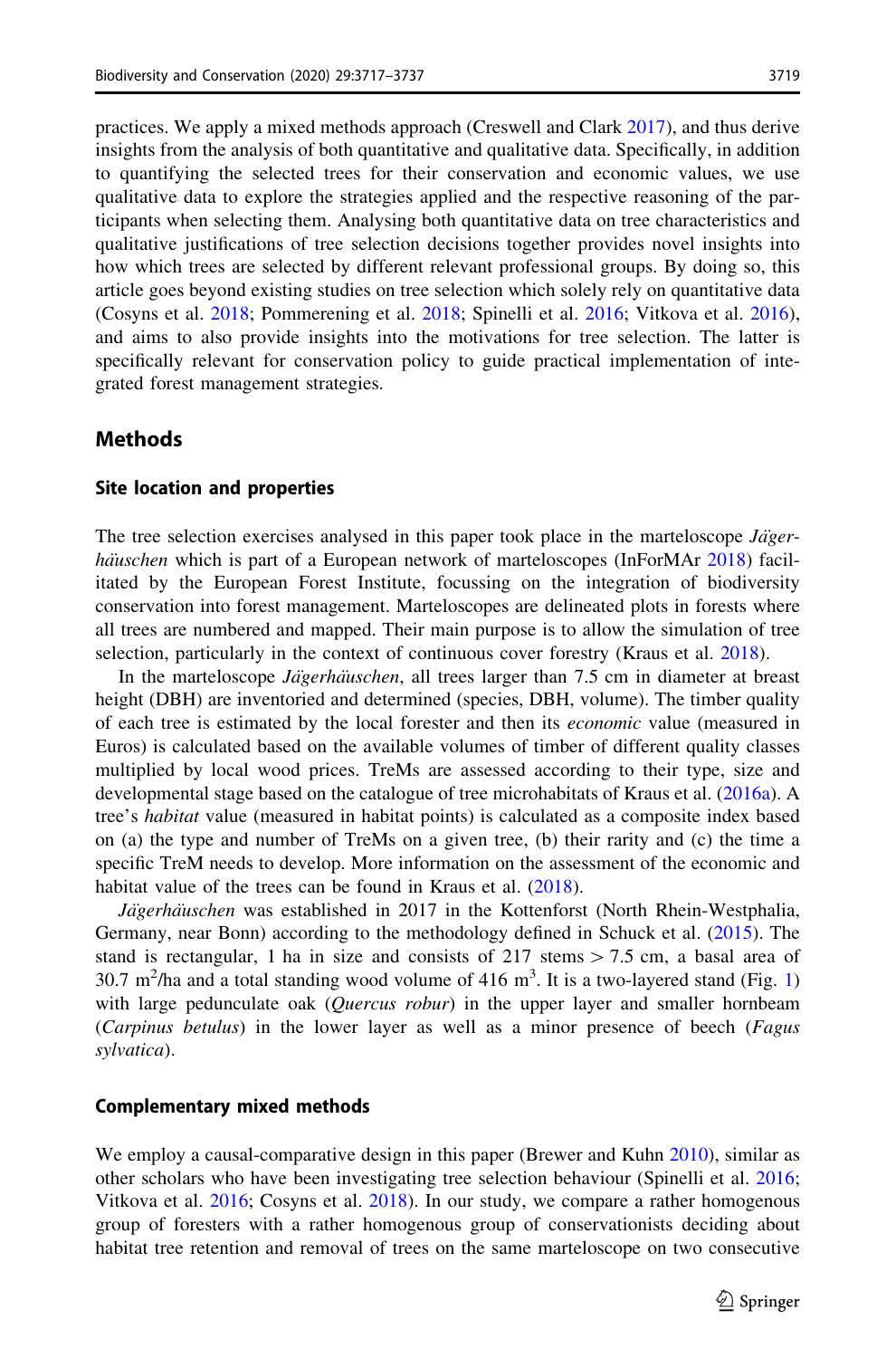<span id="page-3-0"></span>

Fig. 1 Diameter frequency distribution of the marteloscope Jägerhäuschen

days. In examining the two groups, we followed a mixed methods approach, combining quantitative and qualitative empirical social research (Tashakkori and Teddlie [2010\)](#page-20-0). We examine the (quantitative) characteristics of the trees marked for removal and retention and collect additional data with a small questionnaire during the exercises. Our sample is small, covering one case only, and the quantitative data alone does not provide sufficient grounds for firm causal inference. Yet, we include qualitative social empirical data from observations and group discussions following the exercises to substantiate the analysis. This enables us to reconstruct patterns of action, shared opinions, and reasoning as well as implicit knowledge and routinized practices applied in tree selection. Understanding this process of decision making in depth allows, in turn, for some generalization beyond the single case examined. With that, the paper follows the suggestion of several scholars to employ qualitative social science approaches when aiming to better understand human decisions—such as tree selection—in forestry (Bennett et al. [2017;](#page-18-0) Charnley et al. [2017;](#page-18-0) Mascia et al. [2003\)](#page-19-0).

### The marteloscope exercises, sampling and data collection

On November 13th and 14th, 2017, two marteloscope exercises took place in  $Jäger$ haüschen under similar weather conditions. The exercise on the first day was attended by twelve persons: one forestry student and nine nature conservation professionals (in the following labelled *conservationists*) and two foresters. While the forestry student was participating as a delegate of the regional nature conservation organization, the results of the two foresters participating on day one were not used in the quantitative analysis below because they were accompanying as responsible persons of the local forest enterprise and not invited as conservationists. The exercise on the second day was attended by twelve persons, which were all active in forest management (thus labelled foresters hereafter) as members of the state forest enterprise. On both days six additional persons were present without participating in the exercise: two marteloscope experts organizing and guiding the marteloscope exercises (called *trainers* hereafter), the local forest enterprise head, and three researchers.

The exercise proceedings were the same on both days (Fig. [2\)](#page-4-0). First, participants were given a general introduction to the marteloscope by the trainers. Afterwards, the local forest enterprise head provided instructions for tree selection that were formulated in accordance to local forest management practice: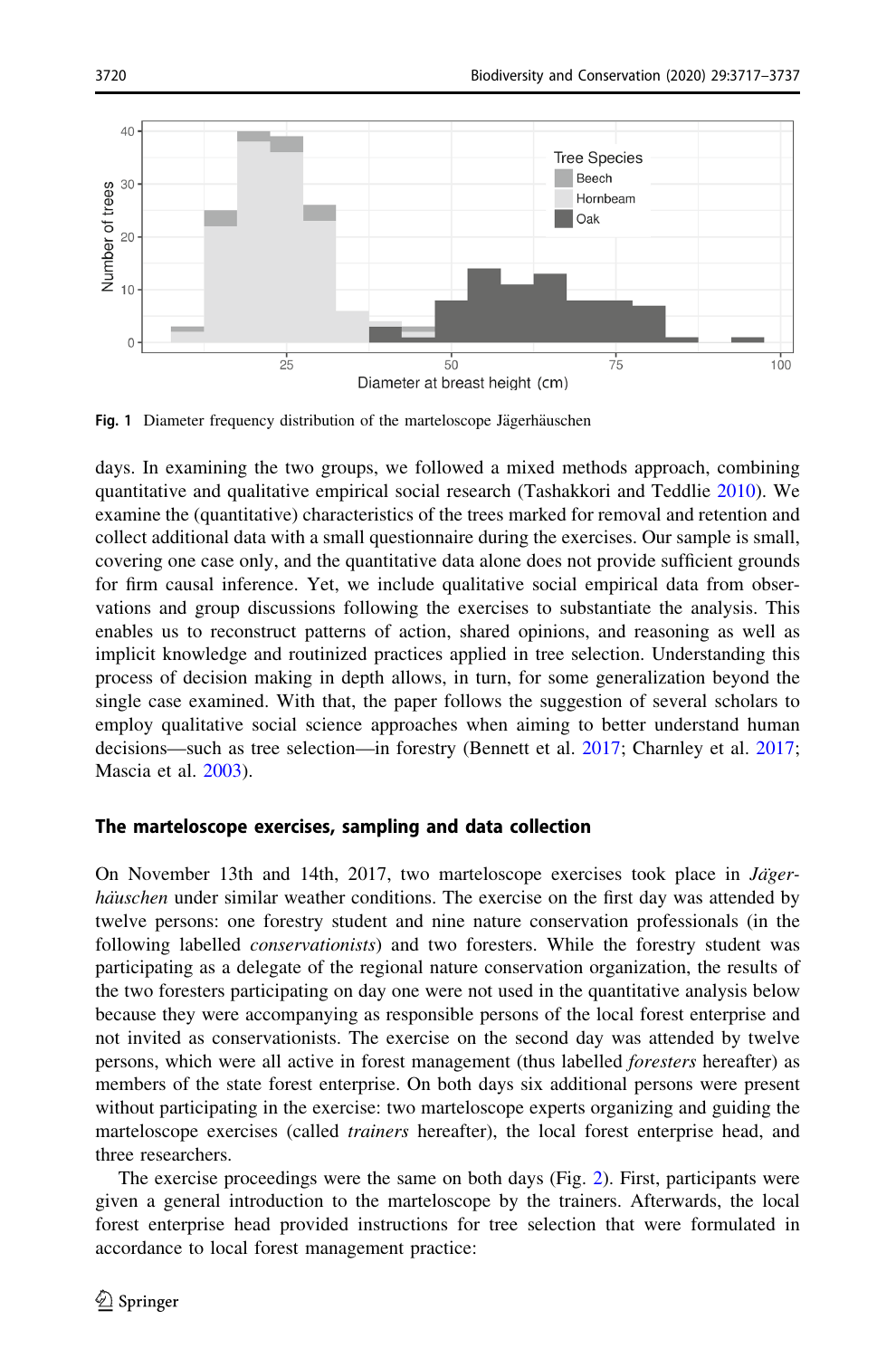<span id="page-4-0"></span>

| Marteloscope<br>exercise activities | Welcome and introduction to<br>marteloscope Jägerhäuschen.<br>Explaining the exercise and<br>familiarizing with tablets and<br>I+ software (used for tree<br>selection) | Tree selection exercise: 2-<br>person teams using tablets<br>on which virtual selection<br>takes place of the trees to be<br>removed and the designation<br>of habitat trees to be<br>retained |                                                                            | Short break                                                                      | Group discussion:<br>starting point are the<br>considerations for<br>decision-making at<br>"conflict trees" with<br>high ecological and<br>economic values | Closing<br>statements of<br>researchers and<br>organizers |
|-------------------------------------|-------------------------------------------------------------------------------------------------------------------------------------------------------------------------|------------------------------------------------------------------------------------------------------------------------------------------------------------------------------------------------|----------------------------------------------------------------------------|----------------------------------------------------------------------------------|------------------------------------------------------------------------------------------------------------------------------------------------------------|-----------------------------------------------------------|
| Duration                            | 45 min                                                                                                                                                                  | 60-90 min                                                                                                                                                                                      |                                                                            | $10 \text{ min}$                                                                 | $90$ min                                                                                                                                                   | $10 \text{ min}$                                          |
| Data collection<br>activities       | Participants sign letter of<br>consent regarding data use<br>for scientific purposes                                                                                    | Observation<br>of the<br>participants<br>performing<br>the exercise                                                                                                                            | Data of<br>selected trees<br>is stored on<br>tablets for<br>later analysis | Questionnaire<br>on participants'<br>background,<br>expertise and<br>preferences | Group discussion:<br>transcripts of the<br>discussion and field<br>notes                                                                                   |                                                           |
| Data applied for                    |                                                                                                                                                                         | Qualitative<br>analysis                                                                                                                                                                        | Quantitative<br>analysis                                                   | Qualitative and<br>quantitative<br>analysis                                      | Qualitative analysis                                                                                                                                       |                                                           |

Fig. 2 Chronological overview of the marteloscope exercise and corresponding data collection activities

"Removal of 50  $m<sup>3</sup>$  wood (low removal rate, harvest should include 10% high-quality timber) and designation of 10 habitat trees''.

Next, tablets equipped with the "I + " software (Kraus et al.  $2016b$ ) were handed out. The "I  $+$ " software displays an interactive map of the forest stand, allowing participants to select or deselect individual trees for removal or retention. Hence, the tablet mainly served as a selection device, replacing pen and paper. The tablet provides information on each tree's species, its spatial location (map), DBH and the sum of DBH for all selected trees. It did not provide any information on the economic or conservation value of the trees. Subsequently, the tree selection exercise took place in two-person teams, with one tablet per team. In the remainder of this text and in the following tables and figures, we identify the five teams of conservationists as C1 to C5 and the six teams of foresters as F1 to F6. The teams walked freely for one and a half hour through the marteloscope site and virtually selected trees with the software.

The combination of empirical methods applied to analyse the exercise is displayed in Fig. 2. It encompassed the following steps:

Observation of the participants during tree selection exercise The three researchers accompanied some teams during the actual marteloscope exercise, listening and taking notes of their discussions and interactions during the tree selection process.

Virtual forest management interventions practiced on tablets The  $H^+$  software on the tablets recorded the tree selection outcomes of the groups and thus a broad set of variables is available: species, DBH, overall volume and economic value, as well as volume and value of wood assortments of different quality, the number and type of TreMs and their corresponding habitat values.

Questionnaire After the tree selection exercise, all teams filled in a questionnaire, containing questions for the individual participants as well as questions to be responded at the team level (see online supplementary material). The questionnaire inquired about profession and education with respect to forestry and ecology (questions 2–9), the teams' preferences concerning the trade-off between ecological and economic objectives (question 10) as well as some questions about the weight given during the tree-selection exercise to various objectives that might be important for habitat tree and thinning or crop tree selection.

Group discussions Both exercises ended with a group discussion, each about 90 min, during which two or three so-called ''conflict trees'' of both high ecological and economic value were revisited. The two marteloscope trainers asked the teams about their general approach in tree selection and the more specific considerations when deciding about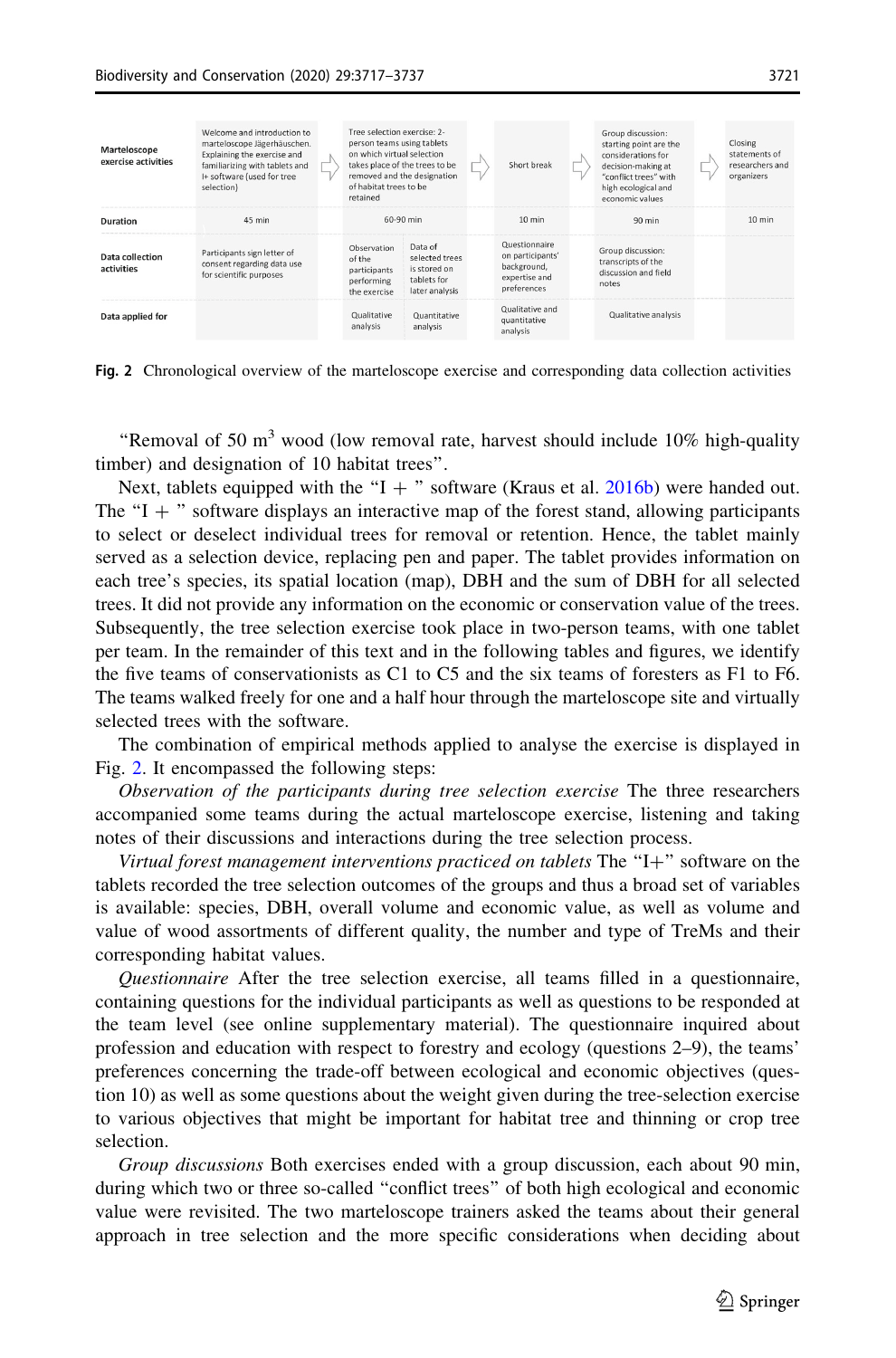particular trees. This was supplemented by selected questions from the researchers. This setting allowed the participants and trainers to moderate the group discussion, and point to important observations and insights from the exercise (Nyumba et al. [2018](#page-19-0)). Observing and analysing this process of communication and interaction allows to obtain insights into common patterns of understanding and meaning that structure opinions and attitudes (Bohnsack et al. [2010;](#page-18-0) Lamnek [2005\)](#page-19-0).

#### Data analysis

#### Assessing the quantitative results of the virtual intervention

First, we compared the outcomes of the virtual tree selections between foresters and conservationists regarding both, the removal of trees and the designation of habitat trees, looking at the number, species, size and economic values of the trees as well as the TreMs. We generated simple contingency tables (Chi-squared test), and compared means based on t-tests, taking into account that the chosen trees are clustered according to teams. We did not apply statistical tests on the aggregated level (i.e. comparing team results) due to the small sample size. Instead, the analysis was based on a qualitative (visual) assessment of frequencies and plots.

Next, to examine the trade-off between ecological and economic objectives participants had to cope with, we looked at the ratio between a tree's economic value and its habitat points. For tree removal, we call this *economic revenue per habitat point*, as it indicates how much money was obtained for waiving a certain amount of habitat points. For habitat tree retention, though, we will call this ratio the *opportunity cost of tree retention*, as it indicates how much economic value had been given up per habitat point retained. Regarding habitat tree retention, we have plotted the aggregated habitat and economic value of the habitat trees retained per team (compare Fig. [5](#page-9-0) below), in order to visually compare the teams' results.

#### Assessing perspectives and strategies in tree selection from qualitative data

Both group discussions mentioned above were recorded and transcribed verbatim. For the analysis of the transcripts, we used a composite strategy, combining elements from classic qualitative content analysis (Mayring [2014\)](#page-19-0) complemented by a reconstructive interpretation of key passages with selected interpretative foci suggested by Kruse [\(2015](#page-19-0)). Focusing on participants' arguments, we analysed the data in two phases: Firstly, we assigned codes to text passages and developed a broad categorization of arguments. This categorization reveals different decision-making practices when facing trade-offs in integrated forest management. Secondly, we applied an interpretive lens: We analysed specific arguments, wording, narrative figures, metaphors etc. in key passages about 'conflict trees' and opposing tree selection strategies with the goal of reconstructing subjective sensemaking processes in relation to tree selection (Ivanoff and Hultberg [2006](#page-19-0); Kruse [2015\)](#page-19-0).

This analysis was done by two researchers independently from each other, facilitated by exchange and interpretation meetings at regular intervals. Additionally, key passages were assessed in an interpretation group with other researchers in order to broaden the scope of viewpoints and validate existing interpretations. Since both group discussions were held in German, statements cited in this paper are translations conducted by the authors. The three observation protocols resulting from the observatory participation of different research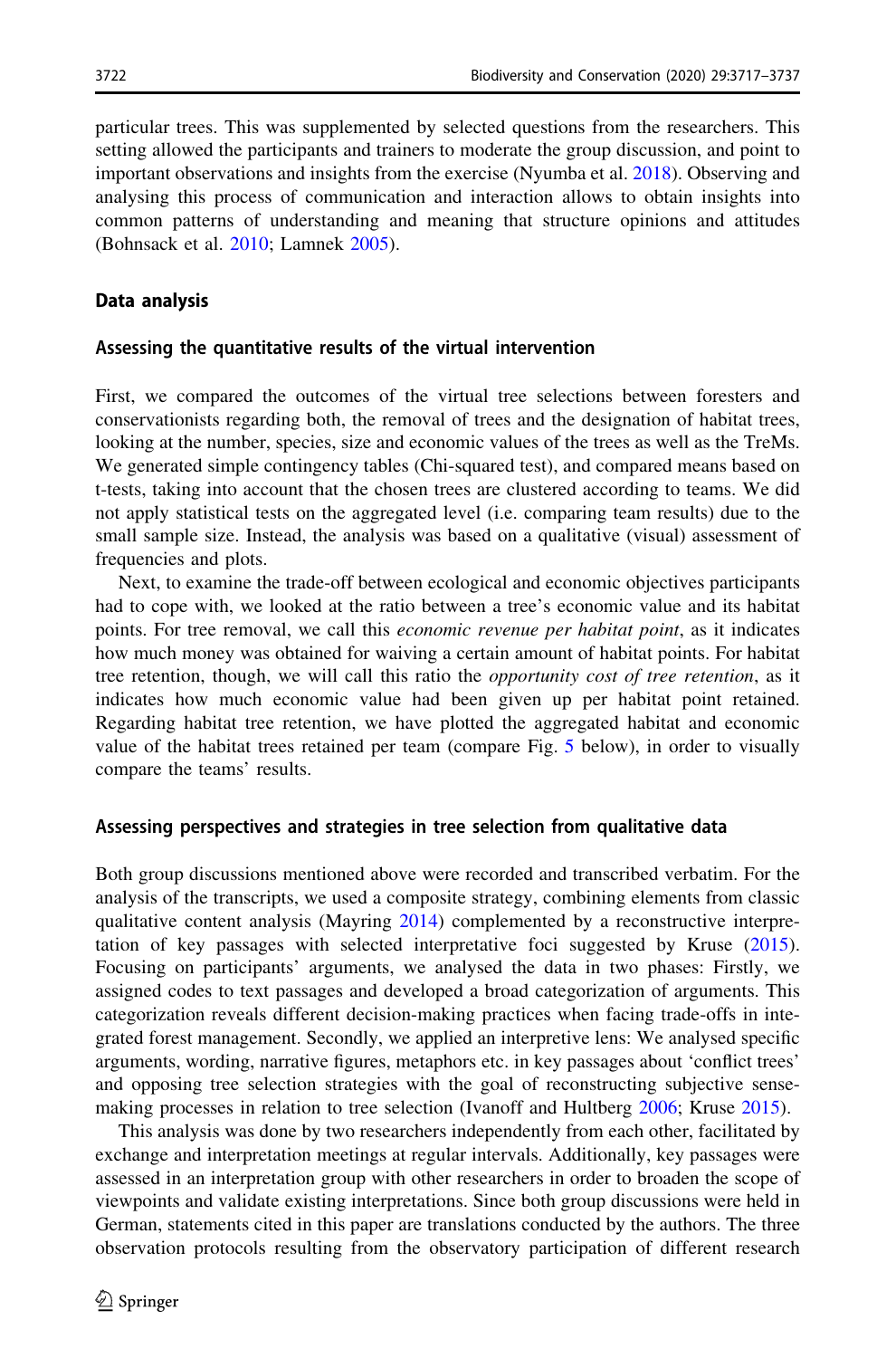teams during the exercises served as complementary data to assess implicit and not verbalized aspects influencing decision-making in tree selection (Merriam [2009](#page-19-0)). This includes, for example, how participants move through the stand and how they perform an intensive visual inspection of specific trees and tree structures, with some of them using binoculars and some of them not. The intersubjective analysis of these different kinds of qualitative data yields a holistic perspective, allowing us to illuminate the decisive role of routines, individual views and professional contexts for tree-selection practices.

### Results

#### Removal of trees

Recalling the silvicultural instruction given to the participants, the presentation of results first displays the volume to be removed (target: 50  $m<sup>3</sup>$ ), the inclusion of high quality timber (target: 10%), and the number of trees removed (target: low removal rate). In addition, we analysed the habitat value of the removed trees. Whereas conservationist teams (virtually) removed a volume of 60  $m<sup>3</sup>$  on average, forester teams only selected a slightly higher average volume of  $63 \text{ m}^3$ . The strongest difference between the two groups was however that the foresters removed less trees (13 on average) than conservationist (19 on average). Related to that, the trees removed by foresters had a significantly larger average diameter and volume (Table 1). Furthermore, trees selected by foresters for removal had an average economic value almost twice as high as the conservationist's choices. More importantly, though, the mean proportion of high quality timber extracted by the foresters was 11.8% and was thus very close to the set 10%-target. The conservationists extracted only 5.8%. It thus appears that foresters complied better with the given economic targets by focussing on the removal of few high-value trees, while conservationists removed more and smaller trees with a lower economic value.

Regarding the habitat value of the removed trees, we did not find any significant difference regarding species composition, (chi-squared-test,  $df = 2$ ,  $p = 0.60$ ; Table [5](#page-17-0) in Appendix), the total number of TreMs per tree or the removed trees' mean habitat value (Table 1) between conservations and foresters. Overall, conservationists removed, on average, trees with a slightly lower habitat value than foresters, but as conservationists selected more trees to be harvested, the average aggregated habitat value removed per team was similar.

|                  | Mean<br>DBH<br>(cm) | Mean<br>volume<br>(m3)              | Mean<br>number of<br>TreMs | Mean habitat<br>value (habitat<br>points) | Mean<br>economic<br>value (Euro) | High-value<br>wood $(m3)$ |
|------------------|---------------------|-------------------------------------|----------------------------|-------------------------------------------|----------------------------------|---------------------------|
| Conservationists | 51.1                | 3.17                                |                            | 8.3                                       | 582                              | 0.13                      |
| Foresters        | 63.1                | 4.78                                |                            | 12.4                                      | 925                              | 0.44                      |
| Clustered t-test |                     | $p = 0.011$ $p = 0.017$ $p = 0.119$ |                            | $p = 0.086$                               | $p = 0.080$                      | $p = 0.03$                |

**Table 1** Characteristics of trees selected for removal by conservationists ( $n = 95$ ) and foresters ( $n = 80$ )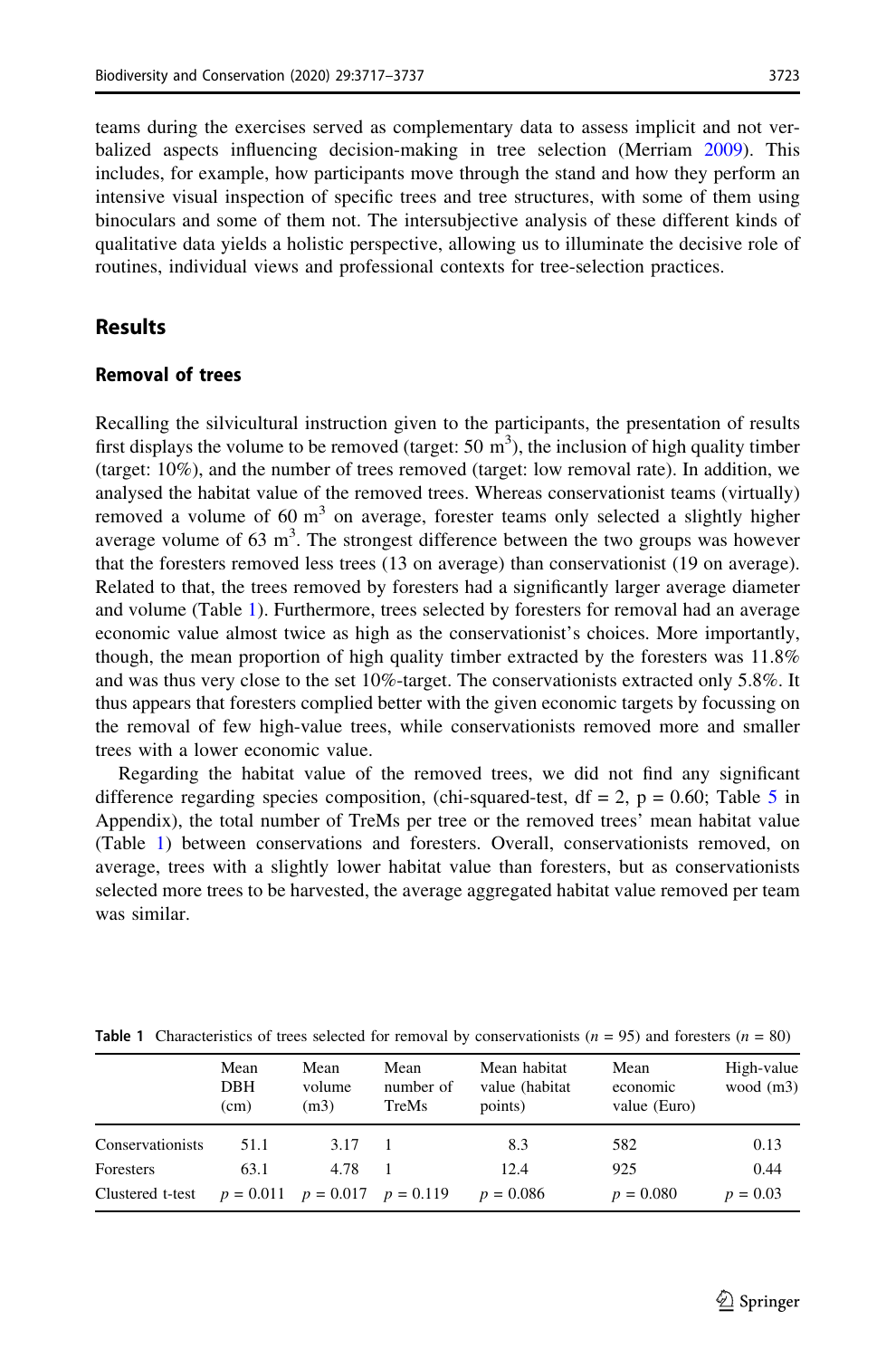|                  | Mean<br>$DBH$ (cm)      | Mean<br>volume<br>(m3) | Mean number<br>of TreMs | Mean habitat value<br>(habitat points) | Mean economic<br>value (Euro) |
|------------------|-------------------------|------------------------|-------------------------|----------------------------------------|-------------------------------|
| Conservationists | 67.9                    | 5.6                    | 2.58                    | 35.1                                   | 697                           |
| Foresters        | 50.5                    | 3.2                    | 2.05                    | 26.0                                   | 272                           |
| Clustered t-test | $p < 0.001$ $p < 0.001$ |                        | $p = 0.071$             | $p = 0.98$                             | $p = 0.0023$                  |

<span id="page-7-0"></span>**Table 2** Characteristics of habitat trees selected for retention by conservationists  $(n = 50)$  and foresters  $(n = 60)$ 

### Designation of habitat trees

All but one of the habitat trees retained by the conservationists are oaks, whereas foresters included significantly more hornbeam in their habitat tree selection (chi-squared-test,  $df = 2$ ,  $p < 0.001$ ; Table [6](#page-18-0)n Appendix). On average, foresters selected habitat trees with a smaller DBH and volume (Table 2). This difference in DBH is due to foresters selecting hornbeam as habitat trees (smaller diameter trees, see Fig. 3) as well as oak of smaller dimension (t-test:  $p = 0.009$ ; Table [3](#page-8-0)). Habitat values of the retained trees do, however, not yield clearly significant differences between foresters and conservationists (Table 2) and the same holds for the number of TreMs per habitat tree (Table 2).

Habitat trees of foresters have a lower economic value as compared to those of conservationists (Table 2). This because, one the one hand, conservationist retained oaks with almost double the economic value of the oaks that were selected by foresters (t-test:  $p = 0.020$ ; Table [3](#page-8-0)). On the other hand, forester included hornbeams as habitat trees, which have a much lower economic value than retained oaks (t-test:  $p < 0.001$ ; Table [3](#page-8-0)). Also the habitat values of the retained hornbeams (as compared to retained oaks) are significantly lower (t-test:  $p = 0.002$ ; Table [3\)](#page-8-0), as is the number of TreMs (t-test:  $p \lt 0.001$ ; Table 3). In summary, conservationist and foresters selected habitat trees with similar habitat values,



Fig. 3 Frequency distribution of the selected habitat trees according to their DBH and per species, for conservationists and foresters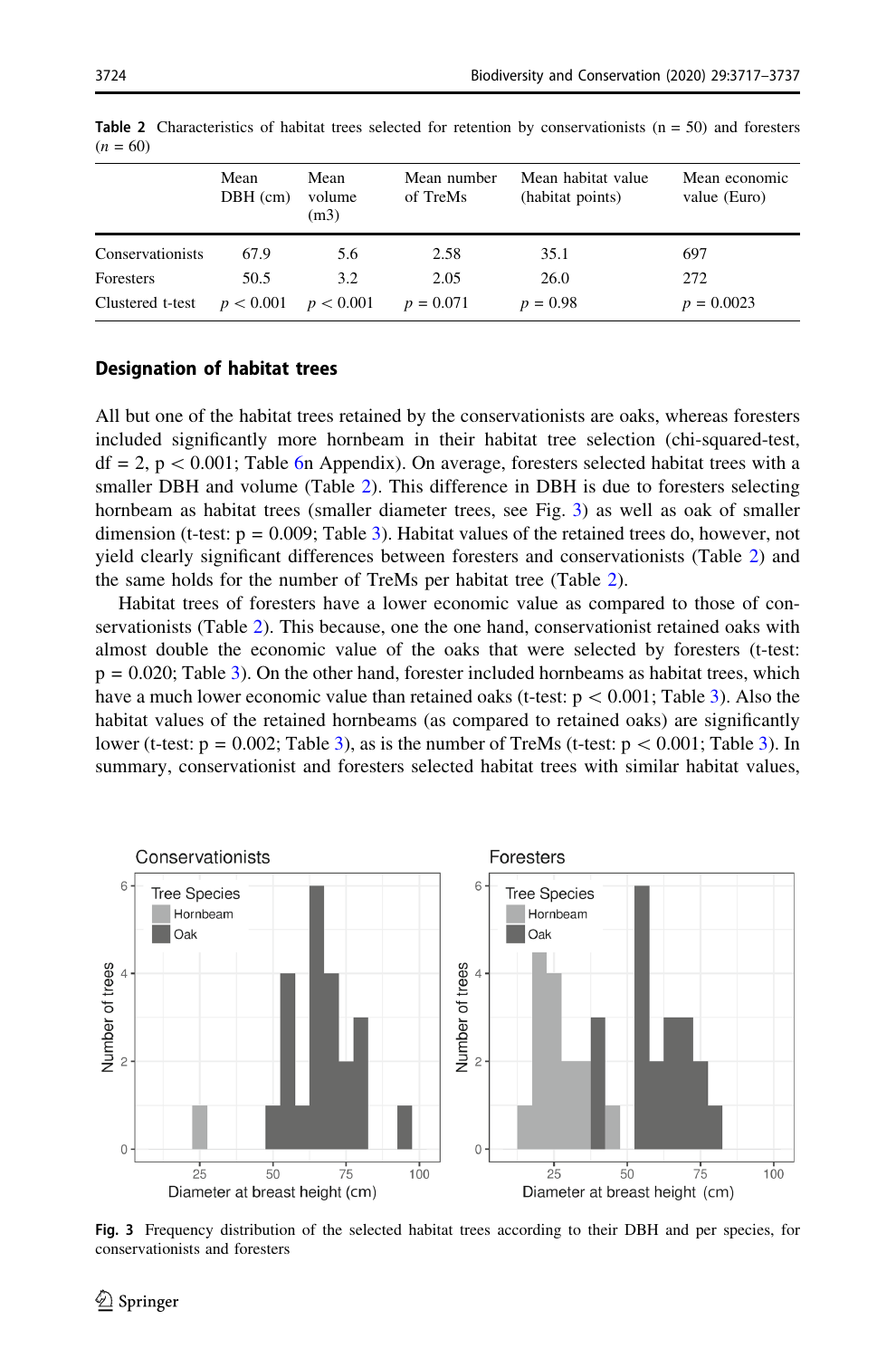|                  |          | Number<br>of trees<br>selected | Mean<br><b>DBH</b><br>(cm) | Mean<br>volume<br>(m <sup>3</sup> ) | Mean<br>number<br>of TreMs | Mean habitat<br>value (habitat<br>points) | Mean<br>economic<br>value<br>(Euro) |
|------------------|----------|--------------------------------|----------------------------|-------------------------------------|----------------------------|-------------------------------------------|-------------------------------------|
| Removed trees    |          |                                |                            |                                     |                            |                                           |                                     |
| Conservationists | Oak      | 58                             | 63.1                       | 4.78                                | 1.0                        | 11                                        | 928                                 |
|                  | Hornbeam | 30                             | 27.4                       | 0.59                                | 0.8                        | 5                                         | 35                                  |
|                  | Beech    | 7                              | 31.0                       | 1.01                                | $\theta$                   | $\theta$                                  | 66                                  |
| <b>Foresters</b> | Oak      | 61                             | 69.2                       | 5.87                                | 1.3                        | 15                                        | 1187                                |
|                  | Hornbeam | 13                             | 32.2                       | 0.85                                | 1.0                        | 7                                         | 51                                  |
|                  | Beech    | 6                              | 46.0                       | 2.12                                | $\theta$                   | $\theta$                                  | 154                                 |
| Habitat trees    |          |                                |                            |                                     |                            |                                           |                                     |
| Conservationists | Oak      | 49                             | 68.8                       | 5.66                                | 2.6                        | 36                                        | 743                                 |
|                  | Hornbeam | 1                              | 24.0                       | 0.40                                | 3.0                        | 21                                        | 24                                  |
| Foresters        | Oak      | 41                             | 62.1                       | 4.46                                | 2.5                        | 33                                        | 386                                 |
|                  | Hornbeam | 19                             | 25.6                       | 0.46                                | 1.0                        | 11                                        | 28                                  |

<span id="page-8-0"></span>Table 3 Attribute values of the selected trees according to their species for conservationists and foresters

Note the 0-values for the mean habitat values of beech, which are a result of the fact that a tree's habitat value is calculated based the occurrence of TreMs, which were absent on these trees

but habitat trees retained by foresters have a lower economic value partly due to foresters including more hornbeams, with low economic and habitat value.

#### The trade-off between economic and ecological goals

Regarding trees selected for removal, foresters obtained a significantly higher economic revenue per habitat point as compared to conservationists (t-test:  $p = 0.010$ ). Regarding the habitat tree selection, the opportunity cost of a habitat point was significantly lower for foresters compared to conservationists (t-test:  $p = 0.030$ , Fig. [4\)](#page-9-0), which means that on average conservationists retained a unit habitat value at a higher economic cost.

Figure [5](#page-9-0) plots the aggregated habitat and economic values of the sets of habitat trees selected by the different teams (the information underlying this plot can be found in Table [4\)](#page-10-0). It is important to note that only those teams' results (i.e. positions in figure) with exactly 10 habitat trees retained (teams C1, C4, C5, F1, F2 and F3) can be fully compared to the circular line of diamond shaped points, which depicts an approximation of the boundary of the set of all possible combinations of 10 trees.<sup>1</sup> This approximation is sufficient to show that most of the teams have actually selected a combination of trees that is positioned towards the lower right area of the entire set of possible combinations. Solutions lying in that direction combine a low economic with a high ecological aggregated value, which means that they reconcile the trade-off between habitat retention and forgone timber value better. Apart from some exceptions (such as teams C2 and F6), the

<sup>&</sup>lt;sup>1</sup> This approximation is necessary as the aggregated values for all possible combinations is too large to be fully computed. At the bottom and in the lower right quadrant of the plot, the values of combinations of such 10 trees are shown that exhibit an economic value lying within the range from the 7th percentile on downwards and habitat points lying within the range from the 93th percentile on upwards. A corresponding approximation has been applied also for the other regions of the plot.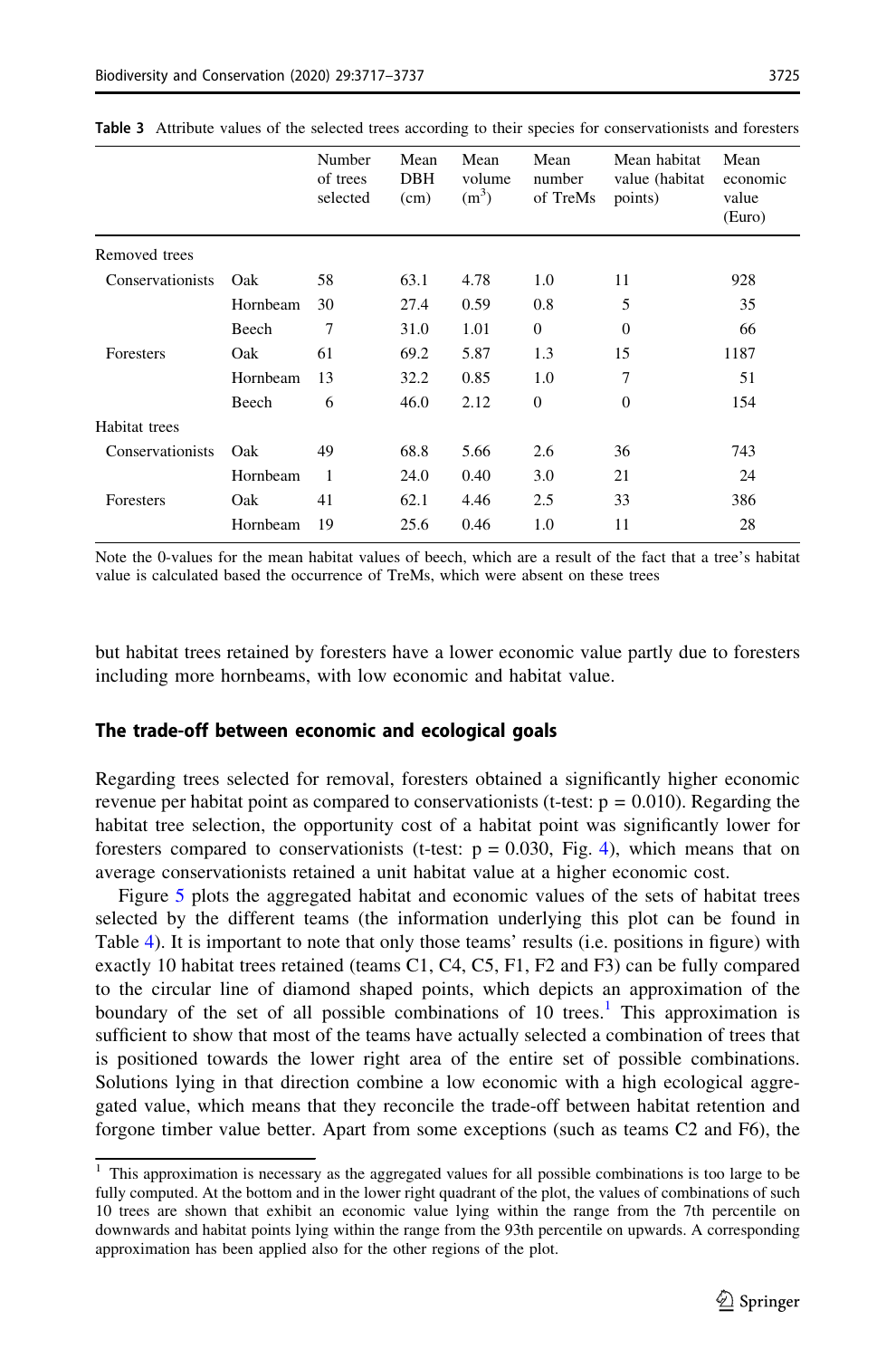<span id="page-9-0"></span>

Fig. 5 Aggregated habitat and economic values resulting from the selection of habitat trees by teams of foresters (F1–F6) and conservationists (C1–C5). The diamond shaped points depict an approximation of the boundary of the vast set of aggregated economic and ecological value combinations of all possible selections of 10 trees in the marteloscope. Note that only teams with an equal number of trees should be compared directly and only those with exactly 10 chosen trees (bold label) should be compared to the boundary points in this graph

results achieved by foresters and conservationists are rather distinct. The foresters are located towards the lower-left part of the plot. That is, they have retained less habitat value at lower opportunity costs during the exercise. The conservationists are located more towards the upper-right angle of the plot. That is, they have retained a higher number of habitat points at the cost of waiving a larger amount of potential income.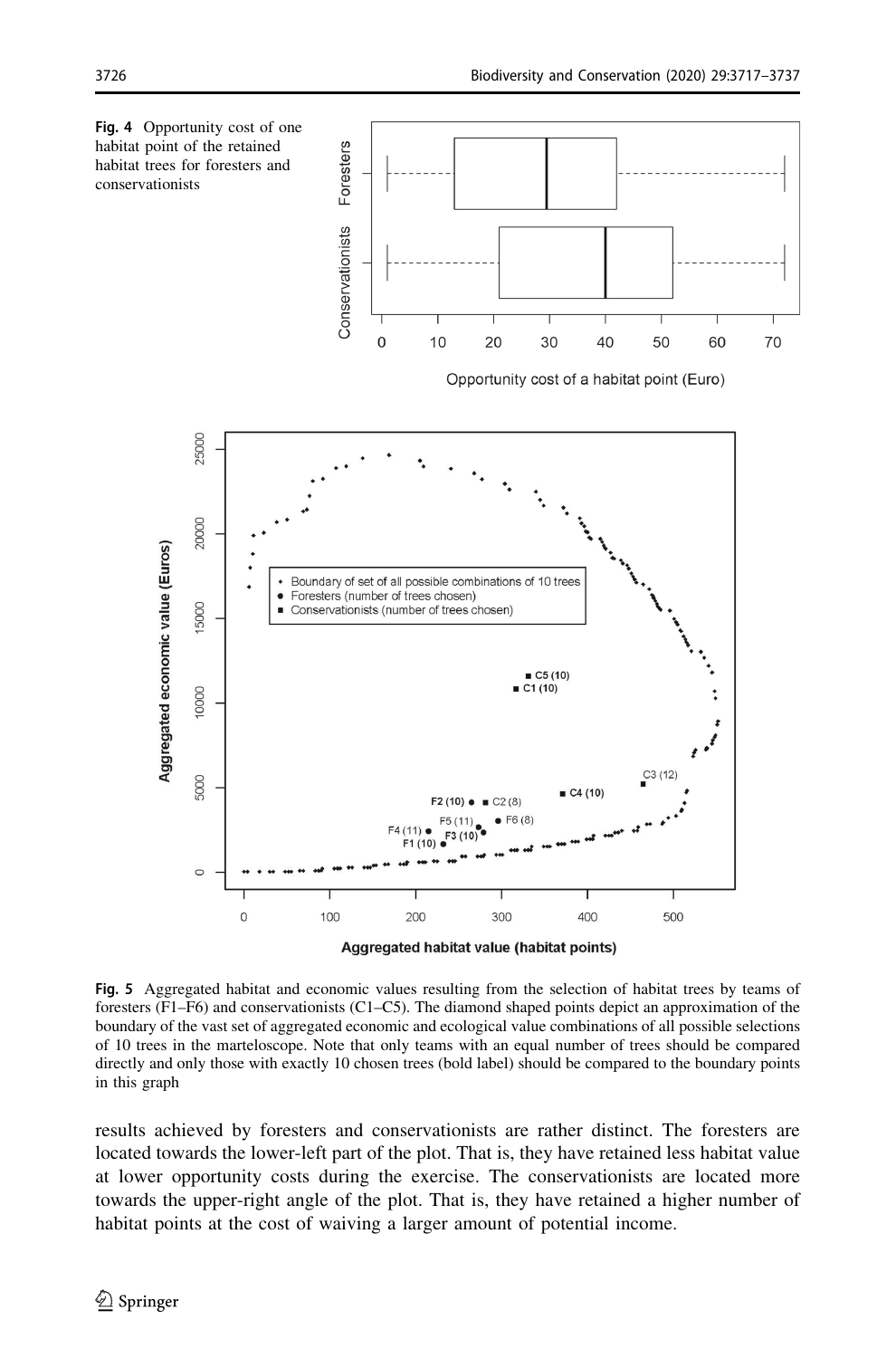<span id="page-10-0"></span>

|                |                   |                                          |                                                                        |                                                       | Table 4 Characteristics of the participating teams (questions at the level of the individual have been aggregated as indicated in the corresponding footnote) |                                    |                           |                                                   |
|----------------|-------------------|------------------------------------------|------------------------------------------------------------------------|-------------------------------------------------------|---------------------------------------------------------------------------------------------------------------------------------------------------------------|------------------------------------|---------------------------|---------------------------------------------------|
| Team           | Date              | Homogeneity of                           | education <sup>a</sup><br>Highest<br>team                              | Emphasis of<br>Education <sup>b</sup>                 | Trade-off ecology-economy<br>preference <sup>c</sup>                                                                                                          | experience <sup>d</sup><br>Thiming | in thinning <sup>e</sup>  | Knowledge about considering TreMs                 |
| ن              |                   | $\overline{5}$<br>Nature conservati      | Mixed                                                                  | Mixed                                                 |                                                                                                                                                               | Little                             | $\mathcal{S}^{\text{ce}}$ |                                                   |
| S              | $\Xi$             | Nature conservation                      | University                                                             | All ecology                                           | $\sim$                                                                                                                                                        | None                               | Both                      |                                                   |
| ටී             | $\frac{13.11}{2}$ | Nature conservation                      | University                                                             | All ecology                                           | $\sim$                                                                                                                                                        | None                               | Both                      |                                                   |
| J              | 13.11             | Nature conservation                      | University                                                             | All ecology                                           |                                                                                                                                                               | None                               | Both                      |                                                   |
| යි             | 13.11             | Mixed (forestry stud.)                   | Mixed                                                                  | Mixed                                                 |                                                                                                                                                               | Little                             | None                      |                                                   |
| 囸              | 14.11             | Forestry                                 | University                                                             | All forestry                                          |                                                                                                                                                               | Some                               | Both                      |                                                   |
| E              | 14.11             | Forestry (one private<br>forest owner)   | Mixed                                                                  | All forestry                                          |                                                                                                                                                               | Much                               | Both                      |                                                   |
| E <sub>3</sub> | 14.11             | Forestry                                 | University                                                             | All forestry                                          |                                                                                                                                                               | Much                               | Both                      |                                                   |
| F4             | 14.11             | Forestry                                 | University                                                             | All forestry                                          |                                                                                                                                                               | Some                               | Both                      |                                                   |
| Е5             | 14.11             | Forestry                                 | <b>UAS</b>                                                             | All forestry                                          |                                                                                                                                                               | Much                               | Both                      |                                                   |
| $_{\rm H}$     | 14.11             | Forestry (one forestry<br>student)       | n.a                                                                    | All forestry                                          |                                                                                                                                                               | Some                               | Both                      |                                                   |
| Team           |                   | Number of different<br>sources consulted | economic tree value <sup>g</sup><br>Self-evaluation of<br>knowledge on | knowledge on TreMs <sup>h</sup><br>Self-evaluation of | Aggr. Habitat value<br>from tree retention                                                                                                                    | Aggr. Economic                     | value from tree retention | Opportunity cost<br>of habitat point <sup>1</sup> |
| ن              |                   |                                          | 3                                                                      |                                                       | 317.00                                                                                                                                                        | 10,829                             |                           | 34                                                |
| S              |                   |                                          | $\sim$                                                                 |                                                       | 351.25                                                                                                                                                        | 5148                               |                           | $\overline{1}$                                    |
| ටී             | $\infty$          |                                          | $\sim$                                                                 |                                                       | 387.50                                                                                                                                                        | 4325                               |                           | ニ                                                 |
| 5              | ╰                 |                                          | $\sim$                                                                 | ↤                                                     | 371.00                                                                                                                                                        | 4659                               |                           | 12                                                |
| 5              | a                 |                                          | $\sim$                                                                 | $\mathbf{\sim}$                                       | 331.00                                                                                                                                                        | 11,594                             |                           | 35                                                |
| 匸              | $\mathbf 2$       |                                          | n                                                                      | $\sim$                                                | 232.00                                                                                                                                                        | 1677                               | $\overline{ }$            |                                                   |
| E              | ७                 |                                          | n                                                                      |                                                       | 265.00                                                                                                                                                        | 4144                               |                           | 15                                                |
| E              | $\sqrt{2}$        |                                          | 5                                                                      | 4                                                     | 279.00                                                                                                                                                        | 2366                               | $\infty$                  |                                                   |
|                |                   |                                          |                                                                        |                                                       |                                                                                                                                                               |                                    |                           |                                                   |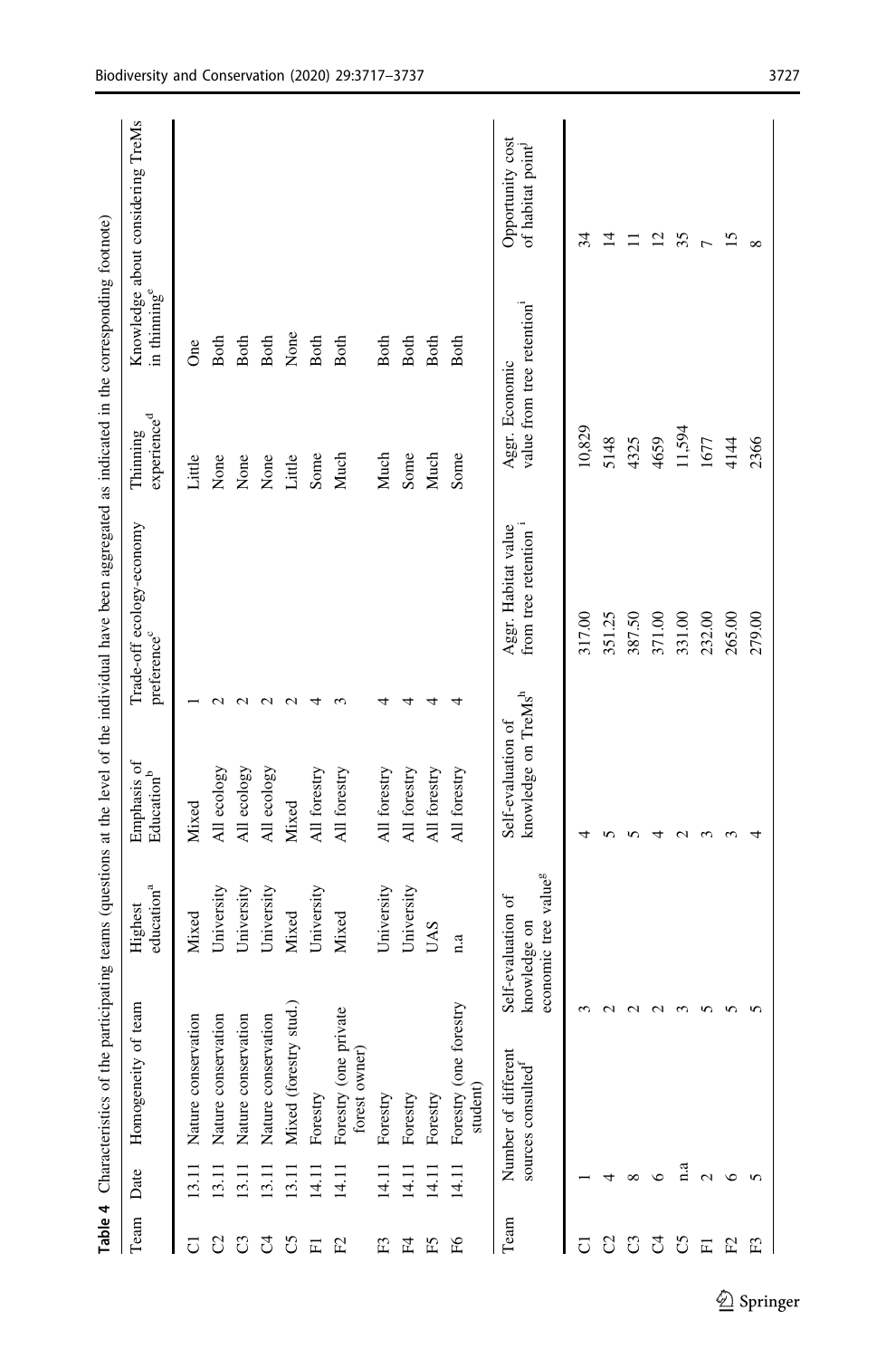|      | Table 4 continued                                     |                                                                                               |                                                                                                                                     |                                                         |                                                          |                                      |
|------|-------------------------------------------------------|-----------------------------------------------------------------------------------------------|-------------------------------------------------------------------------------------------------------------------------------------|---------------------------------------------------------|----------------------------------------------------------|--------------------------------------|
| Team | Number of different<br>sources consulted <sup>®</sup> | economic tree value <sup>g</sup><br>Self-evaluation of<br>knowledge on                        | knowledge on TreMs <sup>h</sup><br>Self-evaluation of                                                                               | from tree retention <sup>1</sup><br>Aggr. Habitat value | value from tree retention <sup>1</sup><br>Aggr. Economic | Opportunity cost<br>of habitat point |
| £    |                                                       |                                                                                               | 3<br>3                                                                                                                              | 248.00<br>370.00<br>195.00                              | 2214<br>2429<br>3811                                     | $\supseteq$<br>Ó                     |
|      |                                                       |                                                                                               |                                                                                                                                     |                                                         |                                                          |                                      |
|      |                                                       |                                                                                               | <sup>a</sup> Answer categories «university» or «University of applied sciences» (UAS) aggregated to «university», «UAS» and «mixed» |                                                         |                                                          |                                      |
|      | "Answer categories «ecology" and                      |                                                                                               | «forestry" aggregated to «both ecology», «both forestry» and «mixed»                                                                |                                                         |                                                          |                                      |
|      |                                                       |                                                                                               | 'Measured at team level with five-item scale from «1: strongly ecological» to «5: strongly economic»                                |                                                         |                                                          |                                      |
|      |                                                       |                                                                                               | "Answer categories «none, «occasionally», «regularly» aggregated to «none», «litle», «some», «much»                                 |                                                         |                                                          |                                      |
|      |                                                       | "Answer categories «yes» amd «no» aggregated to «none», «one» and «both»                      |                                                                                                                                     |                                                         |                                                          |                                      |
|      | 'Sum of the sources indicated                         |                                                                                               |                                                                                                                                     |                                                         |                                                          |                                      |
|      |                                                       | <sup>8</sup> Measured at team level with five-item scale from «1: very low» to «5: very good» |                                                                                                                                     |                                                         |                                                          |                                      |
|      |                                                       | "Measured at team level with five-item scale from «1: very low» to «5: very good»             |                                                                                                                                     |                                                         |                                                          |                                      |
|      | 'Computed from recorded habitat tree selection data   |                                                                                               |                                                                                                                                     |                                                         |                                                          |                                      |
|      | <sup>J</sup> Economic value of retained trees         | / habitat points of retained trees                                                            |                                                                                                                                     |                                                         |                                                          |                                      |
|      |                                                       |                                                                                               |                                                                                                                                     |                                                         |                                                          |                                      |
|      |                                                       |                                                                                               |                                                                                                                                     |                                                         |                                                          |                                      |
|      |                                                       |                                                                                               |                                                                                                                                     |                                                         |                                                          |                                      |
|      |                                                       |                                                                                               |                                                                                                                                     |                                                         |                                                          |                                      |
|      |                                                       |                                                                                               |                                                                                                                                     |                                                         |                                                          |                                      |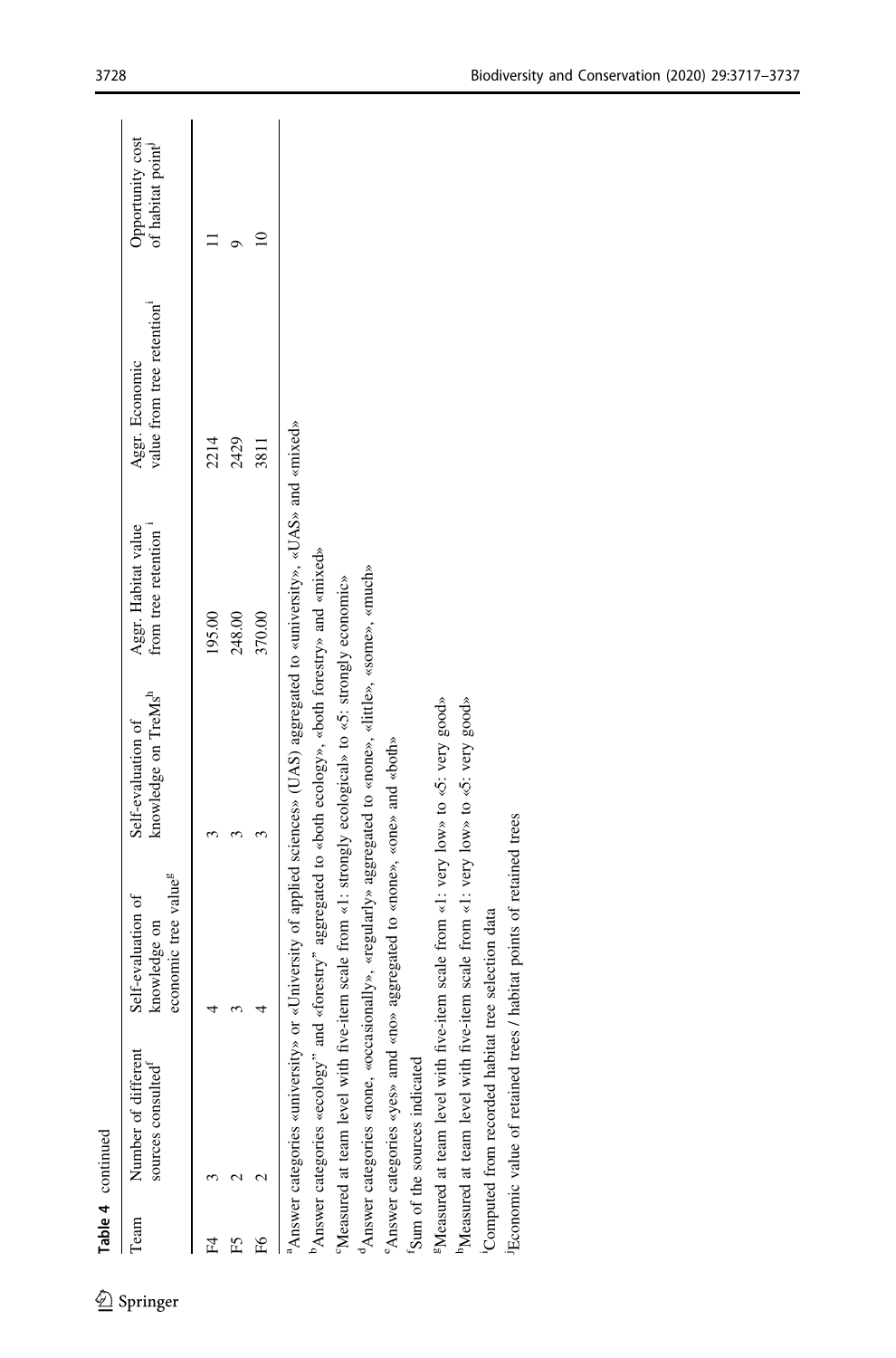#### Results from qualitative data analysis—tree selection strategies

The group discussions following the marteloscope exercises provide deeper insights into the reasons for the observed tree selection. In this section, we present these insights seeking to answer the questions which criteria and strategies the participants apply in tree selection, and how they deal with the trade-off between timber production and forest biodiversity. Insofar these aspects were also covered by the standardized questionnaire participants responded to (see method section), this information is added to the text.

#### Criteria applied in tree selection

While monetary criteria were important for all participants when selecting trees to be thinned, their relevance for habitat tree selection varied widely. The group of conservationists barely addressed the economic costs of retaining a habitat tree in the concluding group discussion. In contrast, opportunity cost was mentioned repeatedly as a relevant criterion for foresters' habitat tree selection. They argued that structures apparently diminishing timber value were considered a key criterion for retaining a tree. This difference is reflected in a quote by a nature conservationist: ''Usually I do not care much if a tree is [economically] valuable […] Yet, the comparison is interesting, in order to see in which conflict foresters are when trying to earn money with the forest''. Data from the questionnaires confirm these findings, showing that foresters put more emphasis on the economic than on the ecological dimension in dealing with the ecology-economy trade-off (Table [4\)](#page-10-0) and that conservationists considered the economic values much less during habitat tree selection (Table  $7$  in appendix). In line with this, argumentation based on structural criteria (namely DBH and tree vitality) was used very differently by the participants. Foresters referred to large DBHs as a reason to harvest trees in order to avoid the risk of diminishing timber value through wood defects in the future, thus emphasising economic considerations. In contrast, conservationists argued that larger DBHs increase the probability of a tree to develop microhabitat structures—especially those that take long time to develop — thus arguing for the retention of these trees. Similarly, the criteria vitality and stability were used for contrasting argumentations. Foresters argued to harvest trees as long as they are healthy, which means that ''trees are actually still young when we cut them''. Economically speaking, a tree's vitality is important to guarantee both its timber quality and the stability of the stand. However, a tree's vitality also increases the chances that TreMs will be provided for a very long time. Interestingly, both groups were referring to vitality also when justifying the retention of what they called ''future habitat trees''.

As far as ecological criteria are concerned, conservationists stated that they focus primarily on ecologically valuable structures when selecting habitat trees. In contrast, several foresters emphasized that they did not search for individual structures, but rather focused on the whole stand, claiming to take a more holistic view. The descriptions of the foresters' selection criteria remained rather vague, though: their choice of habitat trees seems to result from a mixture of experiential knowledge and related intuition not made explicit. Criteria related to everyday working experience such as traffic and working security are assumed to be part of the consideration process. This is also reflected in the survey data as this aspect was given much more weight by the foresters (Table [7](#page-18-0)).

As described in the previous section, conservationists almost exclusively selected oaks as habitat trees, while foresters often included hornbeams, whose average economic value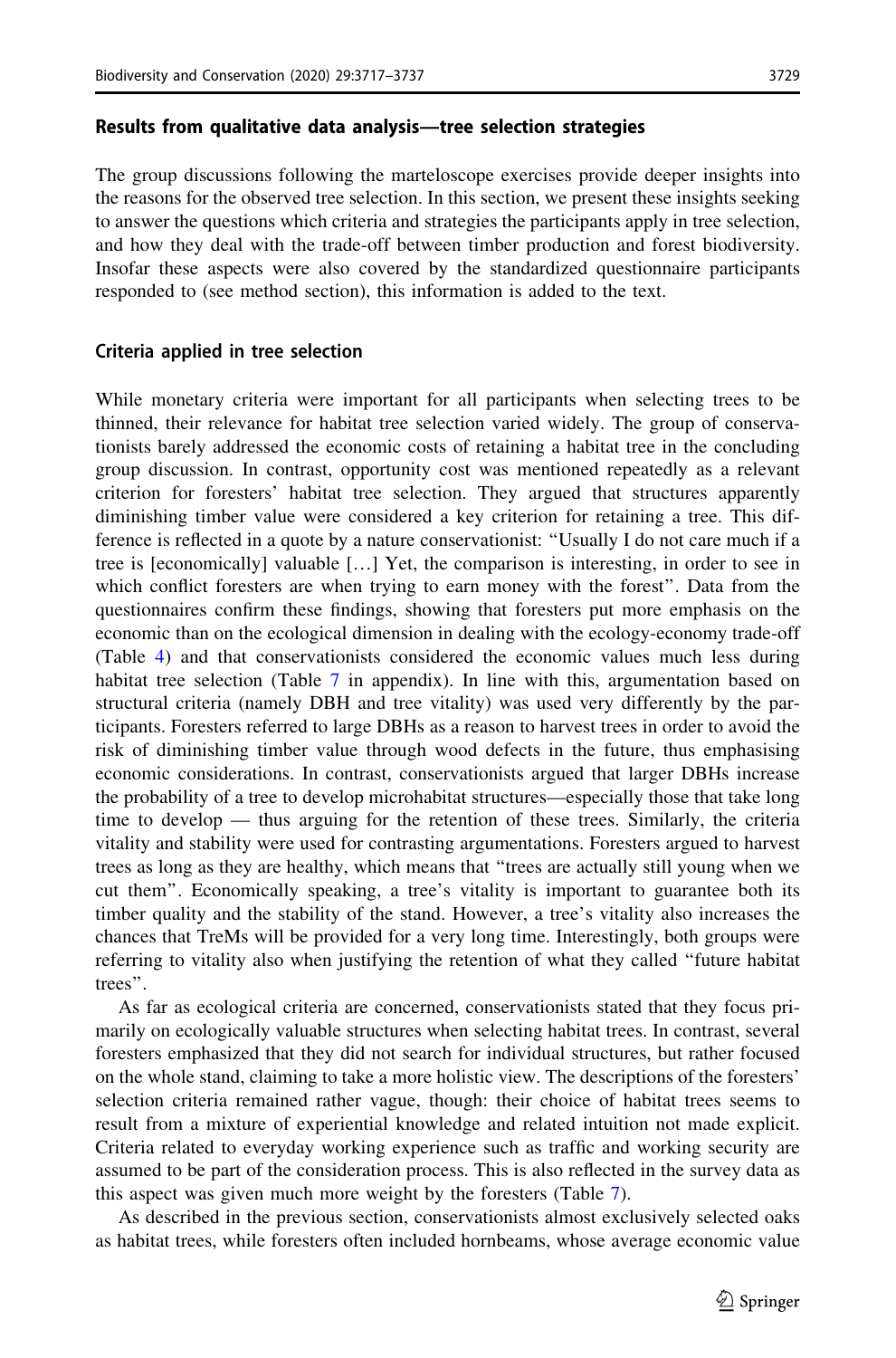was 13 times lower compared with oak. One forester argued, for example, that ''hornbeams, which are only considered as a decorative accessory from a forestry point of view, [...] can have an incredibly high ecological value here." This perspective was not confirmed by the quantitative data at least as far as the current ecological value is concerned: on average the amount of TreMs, and habitat value of the selected hornbeams was three times lower compared to the oaks (see Sect. [Designation of habitat trees](#page-7-0) and Table [3\)](#page-8-0).

Summing up, foresters tend to evaluate TreMs somewhat differently than the conservationists. Although conservationists considered themselves somewhat more competent concerning TreMs and tend to inform themselves from more sources, the foresters still consider their own knowledge to be medium to high and they also indicated to consult at least two and even more sources on that topic (Table [4\)](#page-10-0).

#### Strategies and approaches in tree selection

One obvious strategy applied was prioritization. In the group discussions, some participants reported to search first and foremost for specific criteria, such as economically valuable trees, wood defects or microhabitat structures, while subordinating other criteria. Interestingly, these participants still underlined the chances of integrating various goals within their approach, without perceiving this as contradictory to their rather clear prioritization.

Other participants (of both groups) placed a strong emphasis on balancing goals. Since economic and ecological objectives cannot be reconciled on one and the same tree, their strategy focused on achieving a balance at stand level. One conservationist described a continuous weighing process that often sounded like bartering: ''Considering what other high-quality structures can be found in the stand, we can sacrifice this tree [...] and have thereby already achieved a relatively high economic added value allowing us to retain more other trees in the stand, which are ecologically more valuable.''

Finally, the observed strategies differ according to their temporal perspective. Assuming that ''each tree will develop habitat structures if you leave it long enough'', conservationists argued to retain trees whose ecological value is not high yet, but will be in the future when microhabitat structures develop. In contrast, the foresters argued to harvest trees before the appearance of those structures, which they perceive as wood defects. They themselves mentioned the argument to give emphasis to the development of future microhabitat structures on those trees whose economic value was already considered low now and in the future. Correspondingly, the foresters had indicated in the questionnaire that they put much more weight on the future economic value of a tree during habitat tree selection (Table [7\)](#page-18-0). This became obvious, for instance, when participants discussed about a big, spirally grown oak. One of the foresters described his assessment of the tree as follows: "This [oak] has a real strong spiral grain. That means the [economic] value is very limited […] this strong, steep branch might break off sometime, thinking a bit into the future. This would be such a tree that may become a methuselah tree.''

#### Factors influencing strategies and approaches in tree selection

Both groups discussed the importance of being familiar with the stand characteristics as an important factor influencing tree retention and harvesting strategies. One forester emphasized that local experience is crucial to assess the interrelation between oak DBHs and the risk of decreasing vitality, which, from an economic perspective, is essential for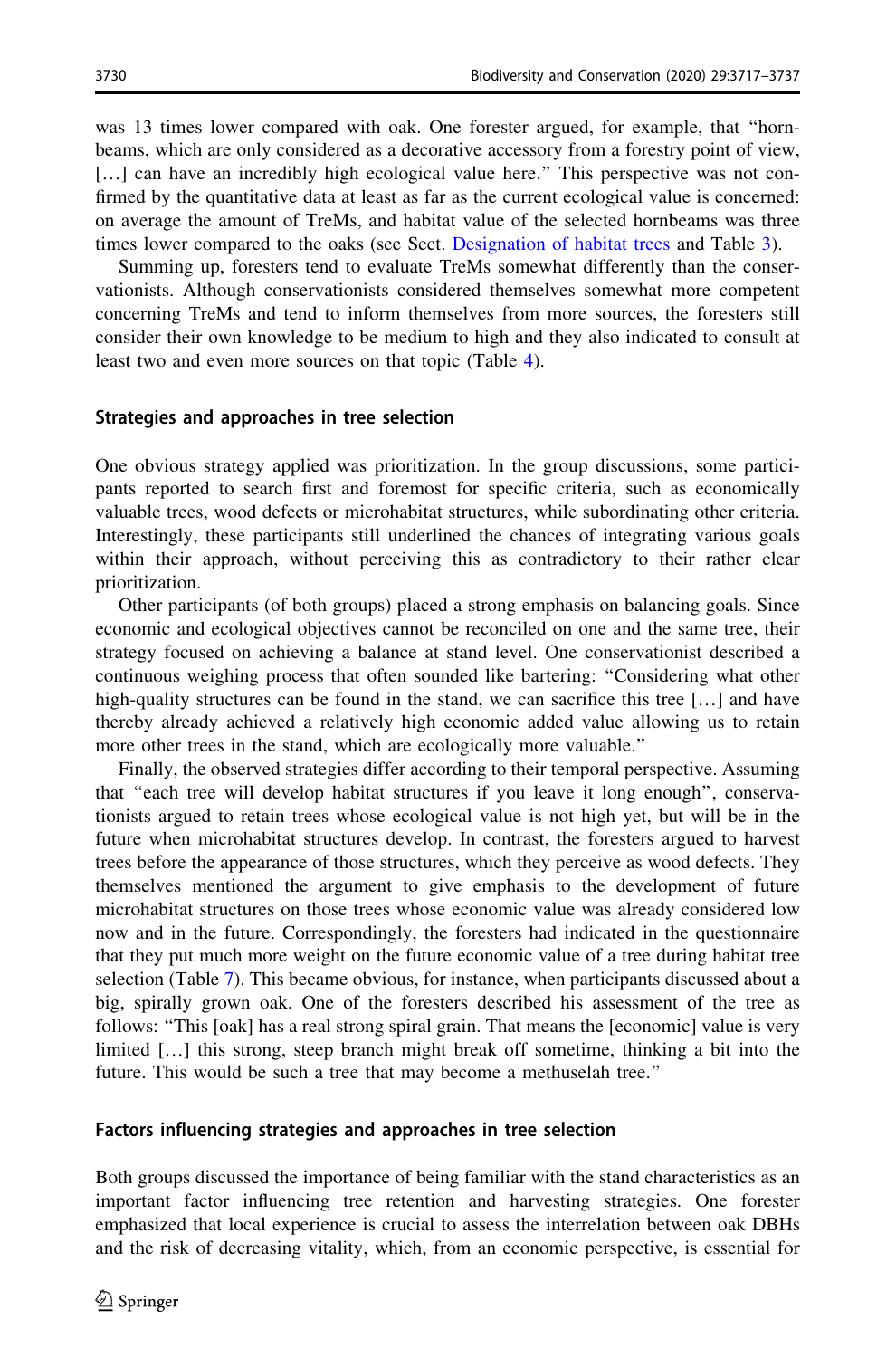deciding about the time of harvesting. One of the conservationists recognized that the DBH of the trees he had selected for harvesting were too small, which he attributed to his lack of knowledge about size class distribution within the stand.

Although both groups underlined the importance of visual aspects in tree selection, foresters were hardly equipped with binoculars, while conservationists made intensive use of them. When asked about this different approach, the foresters made clear that time restrictions in their real work life make it impossible to look at all structures in detail, so that some are inevitably overlooked. Yet, they assumed that their holistic view and experience will compensate for this.

In addition to these rather individual factors, the stand context in general has a strong influence on the tree selection strategy. Trade-offs especially occur if a stand's TreMs are concentrated on only a few trees with high economic value. Obviously, in such a situation a decision can be facilitated by adapting the definition of a habitat tree in a way that allows designating trees with lower habitat or higher economic value. In that respect the following quote of a forester is telling: ''You have no problem to find a sufficient number of habitat trees here in this stand. This is a luxury problem''.

### Discussion

The most striking result of the conducted exercise was the remarkably different selection strategies concerning habitat trees; hence we focus on this aspect in the discussion.

#### What qualifies a tree as a habitat tree?

Although there have been attempts to define a *habitat tree* (Bütler et al.  $2013$ ), to a certain extent the existing definitions allow for personal interpretation, especially when it comes to practical implementation.

In the group discussion, the conservationists argued that the oak trees, with a large DBH, already exhibit valuable TreMs and that they have the highest potential to develop even more valuable microhabitats in the future. This in line with scientific research showing an increase in the occurrence and abundance of TreMs with the increasing tree diameter (Asbeck et al. [2019;](#page-18-0) Santopuoli et al. [2019](#page-20-0)). Internal guidelines of biodiversity conservation organizations in the region recommend a minimum diameter of 70 cm for a habitat tree and its definition also encompasses standing deadwood (BSBRE [2014\)](#page-18-0). The regional foresters' organization, in contrast, recommends 40 cm as such a minimal diameter (Herzig [2014\)](#page-19-0). Still, many of the designated hornbeams, identified as habitat trees by the foresters, were below that threshold. Given the much lower economic value of the hornbeams, the selection strategy of the foresters was obviously also targeting at minimizing opportunity costs for habitat trees. In the group discussion, the foresters confirmed that they often rely on the opportunity cost of a habitat point to reconcile the trade-off situation at hand. The conservationists, however, barely addressed this topic.

These findings suggest that clearer definitions and categorizations of habitat trees and TreMs (Larrieu et al. [2018\)](#page-19-0) as key characteristics of these trees would certainly be beneficial to increase agreement between foresters and conservationists on this issue. Yet, at the same time, the concept and selection of habitat trees has to remain adaptive. For instance, a small cavity tree could be considered a valuable habitat tree in a stand with very few TreMs, but the same tree will receive less attention in an old growth stand with many large trees bearing multiple TreMs.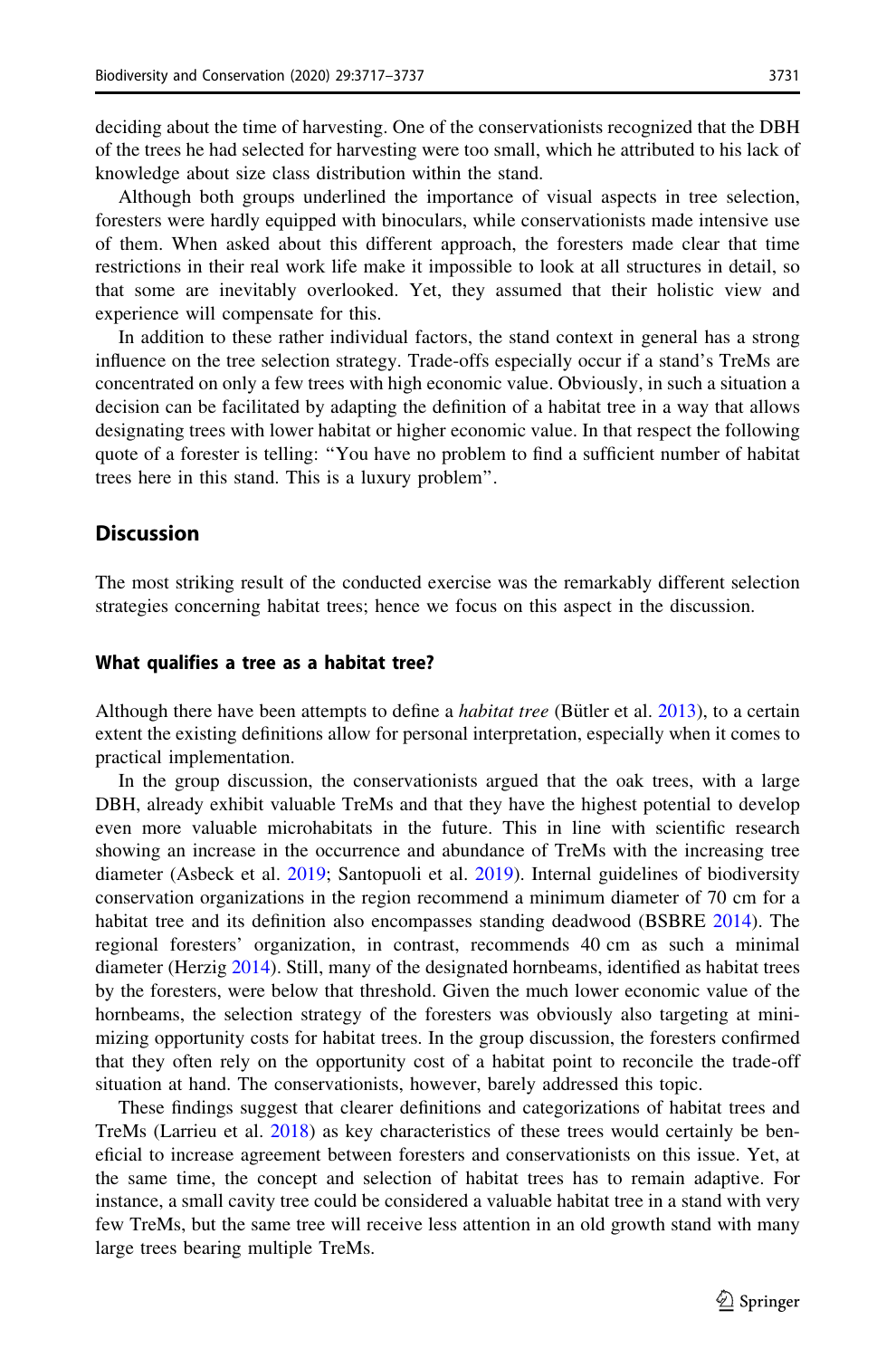#### Projection of TreMs development into the future

In contrast to opportunity costs, the issue of future development of the forest was equally addressed by all participants. Over time, there is an increase in the chances of habitat structures to evolve. Long-term development was therefore perceived as a valid argument to retain trees with currently rather few habitat structures. Again, however, the two groups applied this strategy in different ways, consistent with their respective convictions. The conservationists argued that selecting large trees will support the future development of TreMs, as large trees are more likely to develop and maintain a wide variety of such structures. In contrast, the foresters used the projection of future habitat value for justifying the selection of smaller and currently ecologically less valuable hornbeams as habitat trees.

These justifications stand in contrast to social science research findings indicating that forest managers often consider a relatively limited future time-frame (10–20 years) in their forest planning (Hoogstra and Schanz [2009\)](#page-19-0), and to the observed lack of scientific knowledge regarding habitat values and how TreMs develop over time (Courbaud et al. [2017;](#page-19-0) Larrieu et al. [2017,](#page-19-0) [2018](#page-19-0)). This possibly indicates that both conservationists and foresters were drawing on a far-away future in a manner that made current decisions consistent with their professional beliefs. More scientific information about how habitats develop over time would thus greatly benefit decision-making.

#### Limitations of the study and suggestions for further research

Considering the case-study character and the small sample size of our study, any generalizing statements seem premature. However, the main finding of our exercise is obvious: although they received the same assignment, conservationists and foresters took strikingly different decisions in balancing habitat retention and wood production. We thus expect this pattern to play an important role also beyond the specific case. The stand used for the exercise is typical for economically managed oak stands in a similar development phase. It would be interesting, though, to replicate the exercises also in other forest types, to get a broader and more nuanced understanding of how the differences between foresters and conservationists play at a larger scale.

Finally, we cannot tell if and how decision-making would change in comparison to our recorded data under real-life conditions (Mukherjee et al. [2018\)](#page-19-0), where, for instance, time constraints play a bigger role, and firm habituated routines might replace careful, reflexive tree selection. Comparing our findings with tracing real-life tree selection decisions could help to correlate our artificial decision-making situation to management reality.

Our research contributes to social science research about how forest managers cope with the time frame and the underlying uncertainties for rationalizing their decisions (Wagner et al. [2014](#page-20-0)), and our results indicate that mixed methods research using marteloscope sites can advance our respective understanding. In such a setting, more explicit experimental research designs could vary stand and tree characteristics and instructions in a way that allows to draw firmer conclusions about the relative impact of professional expertise and individual preferences. Deepening the qualitative data gathering, for example by interviewing single participants or teams during tree selection, would allow to better link observed tree-selecting behaviour and underlying justifications.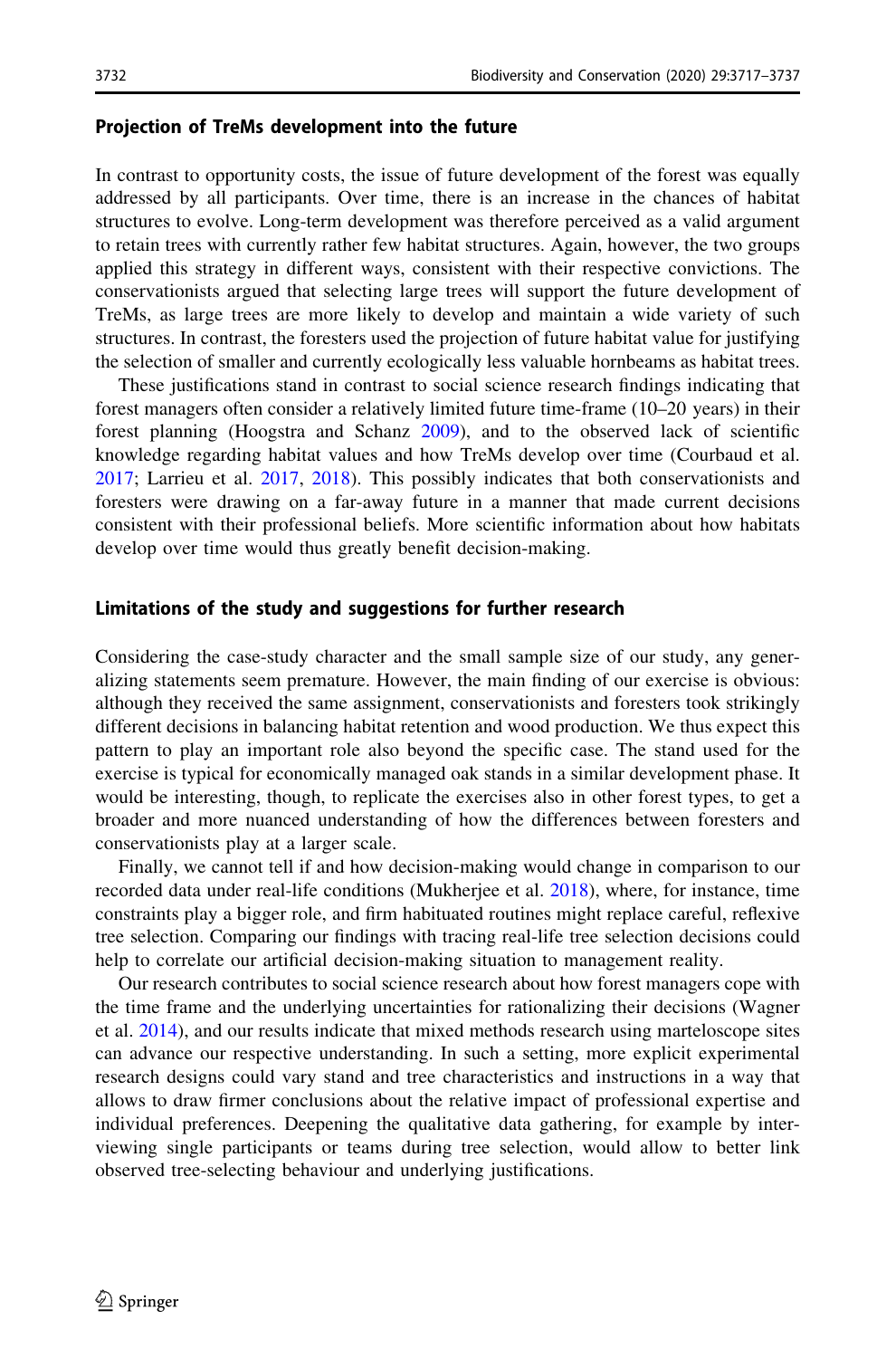### Conclusions: resolving the production-conservation trade-off

While habitat tree selection in continuous cover forestry is mainly done by forest managers in Europe, conservationists are more and more involved in this task. Our study provides a first insight into the possible outcomes of tree selection processes by either foresters or conservationists. Conservationists tended to focus on the ecological value, thus retaining habitat trees with larger diameter and higher habitat scores as compared to the foresters. These trees might be a preferred object for biodiversity conservation (Grossmann et al. [2018\)](#page-19-0), but they also constitute a higher renouncement in economic terms.

Our analysis shows that neglecting economic perspectives in tree selection can have considerable economic consequences. We have indications that this difference is not simply a consequence of being ignorant about habitat or economic values, but also a consequence of fundamentally differing preferences, as well as assumptions about the future habitat value of certain trees and tree species.

Economic objectives have dominated the history of professional forest management in Europe, resulting in the formation of professional biases and habituated routines to maximize long-term economic revenues, and the use of quantifiable indicators for its assessment. Figures on wood volume and increment are collected on a regular basis and are used to evaluate both the enterprise and the individual foresters' performance. In contrast, forest managers' performance related to biodiversity conservation is hardly ever evaluated in comparably quantified terms. Hence, whereas foresters have found to be able to estimate trees' economic value, assessing the ecological value remains often more difficult [\(2010](#page-20-0)). Developing more specific benchmarks to measure and evaluate ecological goals, possibly involving quantification, could be helpful and rewarding for the foresters. This is as they might provide a counterweight to often dominant financial and timber oriented targets and expectations (cf. Maier and Winkel [2017\)](#page-19-0). This is reflected in the suggestion of a forester participating in the training exercise: ''[We have to] give the ecological part a value, in some comparable form'' and ''We must have some benchmark, since, we as economists are assessed by our economic performance''. The habitat value calculation used in this study could provide the basis for such ecological benchmarks.

While the exercises unveiled undeniable differences in habitat tree selection between foresters and conservationists, the participants were certainly willing to learn, as the following quote of a nature conservationist illustrates: "I find it relieving [...] to remember the exercise and reflect on what it economically means [to retain a habitat tree], then this may eventually help to decide, if a tree is [to be retained as] a habitat tree or not''. We thus are confident that effective integration of biodiversity conservation in forests can be fostered by improved education for foresters and conservationists about the motivations and restrictions of the respective counterpart.

Against this background, tools such as marteloscopes have great potential to make the trade-off (and synergies) between conservation and forest (biomass) production visible in a concrete forest stand. They provide the opportunity to make actors aware of their professional routines and related biases of both sides, and offer them a more differentiated perception of the trade-off at hand which facilitates finding compromises. Most probably, this could be even more the case if tree selection exercises would be conducted in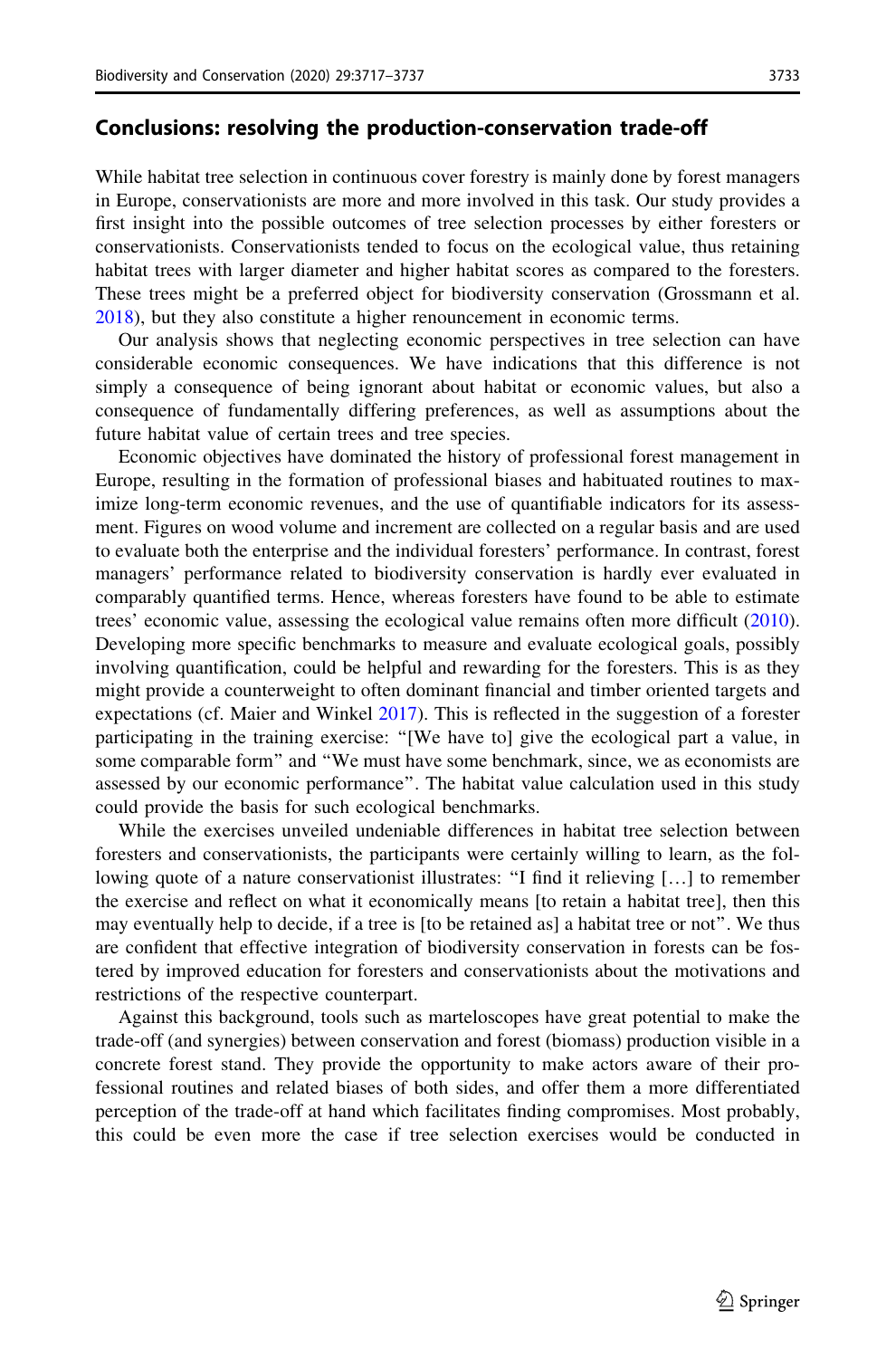<span id="page-17-0"></span>interdisciplinary teams. This would allow for mutual learning and thus foster a deeper cooperation between different professional groups.

Acknowledgements We warmly thank all participants and organizers of the marteloscope exercise. Thanks to Liska Beulshausen for transcriptions and Anne Paulus for supporting qualitative data analysis. We also gratefully acknowledge the financial support for this research provided by the Swiss Federal Research Institute for Forest Snow and Landscape WSL [Project ID 1244], the German Research Foundation (DFG) through the Research Training Group ConFoBi (Conservation of Forest Biodiversity in Multiple-Use Use Landscapes of Central Europe) [Grant number GRK 2123/1 TPX] , and the German Federal Ministry for Food and Agriculture (BMEL) under the Integrated Forest Management Learning Architecture (INFOR-MAR) project (contract number Forst-2017-1). Last but not least, we warmly thank the anonymous reviewers for their valuable and constructive comments.

Author contributions CH, ST, KF, SA, JB and MR conceived and designed the marteloscope exercise. CH, KF, SA, JB and MR were present during the exercise. Data analysis was performed by CH and ST (quantitative data) and JB and MR (qualitative data). C., ST and JB wrote the paper draft and led the writing, while KF, SA, MR and WG contributed to the writing with revisions.

Funding Open Access funding provided by Lib4RI – Library for the Research Institutes within the ETH Domain.

Open Access This article is licensed under a Creative Commons Attribution 4.0 International License, which permits use, sharing, adaptation, distribution and reproduction in any medium or format, as long as you give appropriate credit to the original author(s) and the source, provide a link to the Creative Commons licence, and indicate if changes were made. The images or other third party material in this article are included in the article's Creative Commons licence, unless indicated otherwise in a credit line to the material. If material is not included in the article's Creative Commons licence and your intended use is not permitted by statutory regulation or exceeds the permitted use, you will need to obtain permission directly from the copyright holder. To view a copy of this licence, visit [http://](http://creativecommons.org/licenses/by/4.0/) [creativecommons.org/licenses/by/4.0/.](http://creativecommons.org/licenses/by/4.0/)

## Appendix

See Tables 5, [6](#page-18-0) and [7.](#page-18-0)

| <b>Table 5</b> Contingency table: tree<br>species x Participant group for |              | Group            |            |
|---------------------------------------------------------------------------|--------------|------------------|------------|
| removed trees (absolute and<br>contingent frequencies)                    |              | Conservationists | Foresters  |
|                                                                           | Tree species |                  |            |
|                                                                           | Hornbeam     | 30(32%)          | 13 $(16%)$ |
|                                                                           | Beech        | 7(7%)            | 6(8%)      |
|                                                                           | Oak          | 58 (61%)         | 61 (76%)   |
|                                                                           | Total        | 95               | 80         |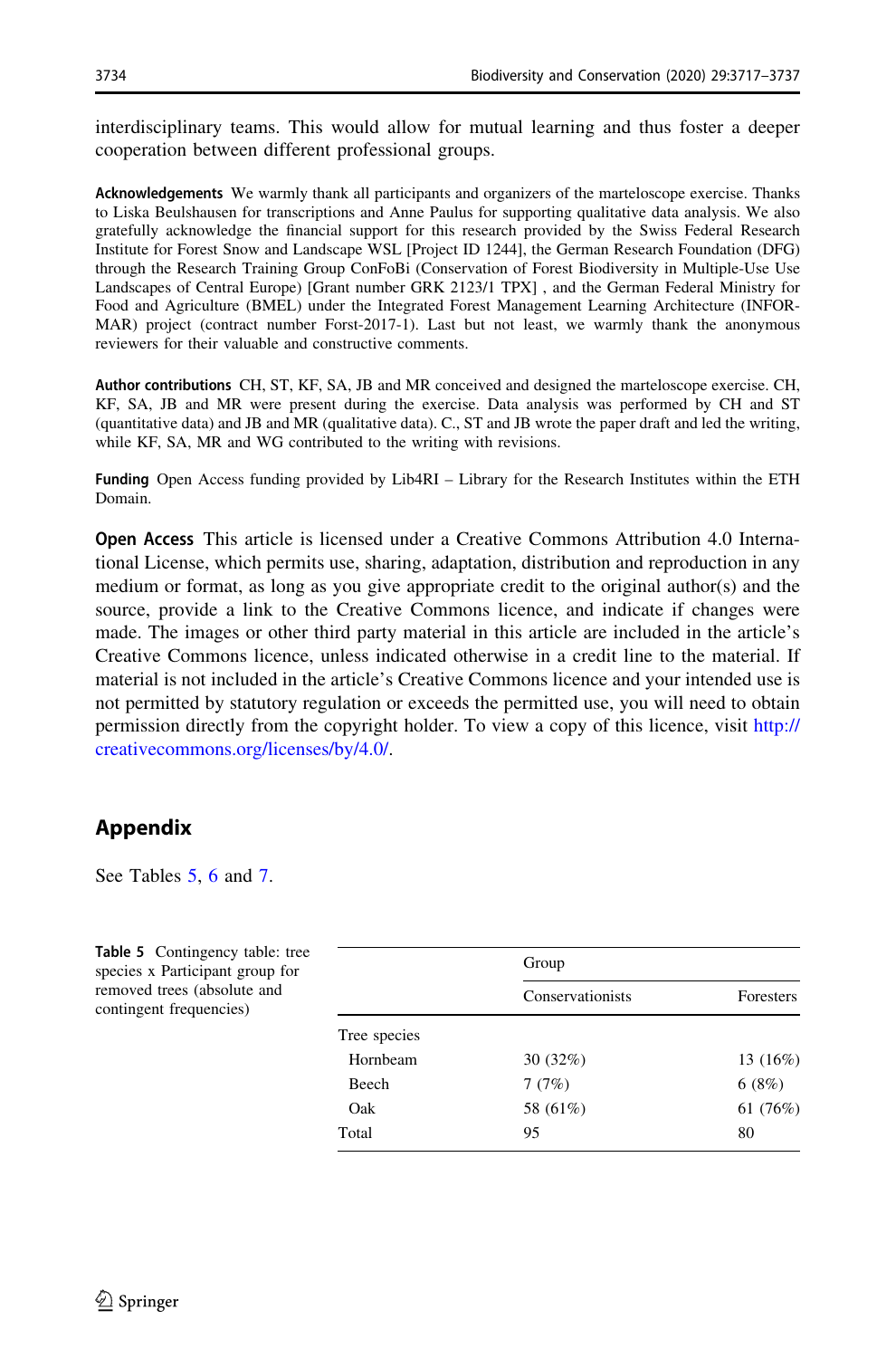<span id="page-18-0"></span>

| <b>Table 6</b> Contingency table: Tree<br>species $\times$ Participant group for |              | Group            |           |  |
|----------------------------------------------------------------------------------|--------------|------------------|-----------|--|
| habitat tree selection (absolute)<br>and contingent frequencies)                 |              | Conservationists | Foresters |  |
|                                                                                  | Tree species |                  |           |  |
|                                                                                  | Hornbeam     | $1(2\%)$         | 19 (32%)  |  |
|                                                                                  | Oak          | 49 (98%)         | 41 (68%)  |  |
|                                                                                  | Total        | 50               | 60        |  |

Chi-square  $p < 0.001$ 

Table 7 Importance of tree selection criteria as retrospectively indicated by participating teams (mean values) in the questionnaire.  $1 = not important$ ;  $2 = less important$ ;  $3 = very important$ 

| Selection criteria                     | Habitat tree retention |           | Tree removal     |                  |  |
|----------------------------------------|------------------------|-----------|------------------|------------------|--|
|                                        | Conservationists       | Foresters | Conservationists | <b>Foresters</b> |  |
| Ecological value                       | 3.0                    | 3.0       | 2.8              | 2.2              |  |
| Economic value                         | 1.4                    | 2.83      | 2.6              | 3.0              |  |
| Future ecological value                | 3.0                    | 2.8       | 2.2              | 2.0              |  |
| Future economic value                  | 2.0                    | 2.6       | 2.8              | 2.66             |  |
| Spatial distribution of habitat trees  | 2.4                    | 2.33      | 2.0              | 1.83             |  |
| Working security                       | 2.0                    | 2.0       | 1.8              | 2.0              |  |
| Traffic security                       | 1.6                    | 2.0       | 1.6              | 2.0              |  |
| Stability of the stand                 | 2.0                    | 2.0       | 2.8              | 2.5              |  |
| Promotion of diversity of structure    | 2.8                    | 2.5       | 2.2              | 2.5              |  |
| Control of composition of tree species | 2.0                    | 1.83      | 2.2              | 2.0              |  |

### References

- Asbeck T, Pyttel P, Frey J, Bauhus J (2019) Predicting abundance and diversity of tree-related microhabitats in Central European montane forests from common forest attributes. Forest Ecol Manag 432:400–408. <https://doi.org/10.1016/j.foreco.2018.09.043>
- Bauhus J, Puettmann K, Messier C (2009) Silviculture for old-growth attributes. Forest Ecol Manag 258:525–537. <https://doi.org/10.1016/j.foreco.2009.01.053>
- Bennett NJ et al (2017) Conservation social science: understanding and integrating human dimensions to improve conservation. Biol Conserv 205:93–108. <https://doi.org/10.1016/j.biocon.2016.10.006>
- Bohnsack R, Pfaff N, Weller W (2010) Qualitative analysis and documentary method in international educational research. Barbara Budrich Publishers, Opladen and Farmington Hills, MI
- Brewer EW, Kuhn J (2010) Causal-comparative design. In: Salkind NJ (ed) Encyclopedia of researchdesign. SAGE, Thousand Oaks, pp 124–131
- BSBRE (2014) Jahresbericht. Biologische Station Bonn/Rhein-Erft e.V, Bonn
- Bütler R, Lachat T, Larrieu L, Paillet Y (2013) Habitat trees: key elements for forest biodiversity. In: Kraus D, Krumm F (eds) Integrative approaches as an opportunity for the conservation of forest biodiversity. Joensuu, European Forest Institute, pp 84–91
- Charnley S et al (2017) Evaluating the best available social science for natural resource management decision-making. Environ Sci Policy 73:80–88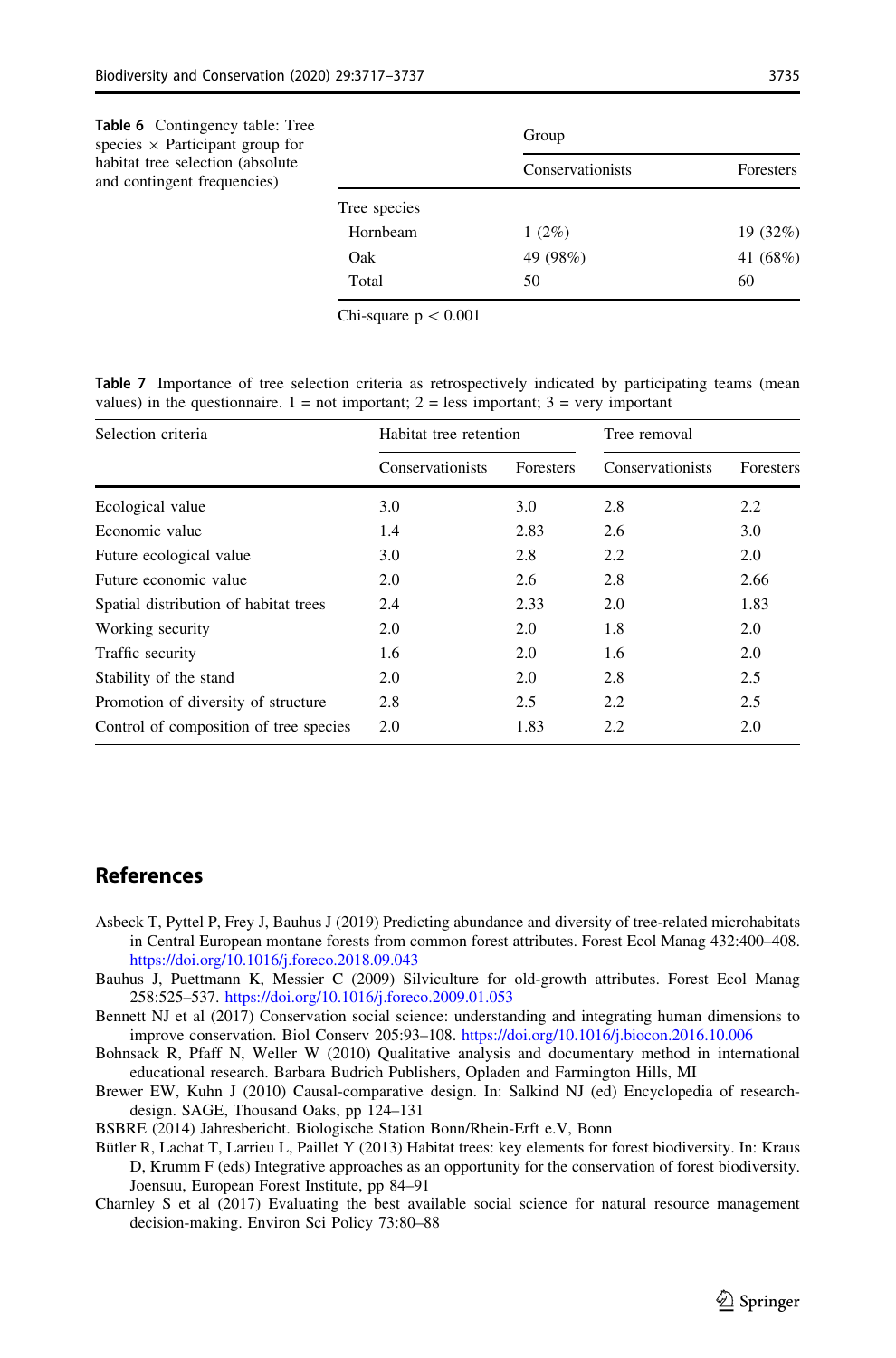- <span id="page-19-0"></span>Cosyns H, Kraus D, Krumm F, Schulz T, Pyttel P (2018) Reconciling the tradeoff between economic and ecological objectives in habitat-tree selection: a comparison between students. For For Train For Sci 65:223–234. <https://doi.org/10.1093/forsci/fxy042>
- Courbaud B, Pupin C, Letort A, Cabanettes A, Larrieu L (2017) Modelling the probability of microhabitat formation on trees using cross-sectional data. Methods Ecol Evol 8:1347–1359. [https://doi.org/10.](https://doi.org/10.1111/2041-210x.12773) [1111/2041-210x.12773](https://doi.org/10.1111/2041-210x.12773)
- Creswell JW, Clark VLP (2017) Designing and conducting mixed methods research. Sage, London
- Grossmann J, Schultze J, Bauhus J, Pyttel P (2018) Predictors of microhabitat frequency and diversity in mixed mountain forests in South-Western Germany. Forests. <https://doi.org/10.3390/f9030104>
- Gustafsson L et al (2012) Retention forestry to maintain multifunctional forests: a world perspective. Bioscience 62:633–645. <https://doi.org/10.1525/bio.2012.62.7.6>
- Gustafsson L et al (2020) Retention as an integrated biodiversity conservation approach for continuouscover forestry in Europe. Ambio 49:85–97. <https://doi.org/10.1007/s13280-019-01190-1>
- Herzig B (2014) Biotopholzstrategie Xylobius Nordrhein-Westfalen Alt- und Totholz für den Landeswald. Wald und Holz NRW, Münster
- Hoogstra MA, Schanz H (2009) Future orientation and planning in forestry: a comparison of forest managers' planning horizons in Germany and the Netherlands. Eur J Forest Res 128:1–11
- InForMAr (2018) Marteloscopes Sites. European Forest Institute. <https://informar.eu/marteloscope-sites> map. Accessed Nov 15 2018
- Ivanoff SD, Hultberg J (2006) Understanding the multiple realities of everyday life: Basic assumptions in focus-group methodology. Scand J Occup Ther 13:125–132
- Kraus D et al (2016a) Catalogue of tree microhabitats—reference field list. Euro For Inst. [https://doi.org/10.](https://doi.org/10.13140/RG.2.1.1500.6483) [13140/RG.2.1.1500.6483](https://doi.org/10.13140/RG.2.1.1500.6483)
- Kraus D, Mergner U, Schuck A, Krumm F, Haussmann T (2016) Integrate?: Wieviel Naturschutz kann der bewirtschaftete Wald leisten? Der Dauerwald – Zeitschrift für naturgemäße. Waldwirtschaft 54:33–38
- Kraus D et al (2018) Seeing is building better understanding—the Integrate+ Marteloscopes. European Forest Institute, Joensuu
- Kruse J (2015) Qualitative interviewforschung. Ein integrativer Ansatz. Beltz Juventa, Weinheim and Basel
- Lamnek S (2005) Gruppendiskussion: Theorie und Praxis (2., überarb. und erw. Aufl.). UTB Psychologie, Pädagogik, Soziologie: Vol. 8303. Beltz
- Larrieu L, Cabanettes A, Gouix N, Burnel L, Bouget C, Deconchat M (2017) Development over time of the tree-related microhabitat profile: the case of lowland beech-oak coppice-with-standards set-aside stands in France. Eur J Forest Res 136:37–49. <https://doi.org/10.1007/s10342-016-1006-3>
- Larrieu L et al (2018) Tree related microhabitats in temperate and Mediterranean European forests: a hierarchical typology for inventory standardization. Ecol Indic 84:194–207. [https://doi.org/10.1016/j.](https://doi.org/10.1016/j.ecolind.2017.08.051) [ecolind.2017.08.051](https://doi.org/10.1016/j.ecolind.2017.08.051)
- Lassauce A, Lieutier F, Bouget C (2012) Woodfuel harvesting and biodiversity conservation in temperate forests: effects of logging residue characteristics on saproxylic beetle assemblages. Biol Conserv 147:204–212. <https://doi.org/10.1016/j.biocon.2012.01.001>
- Maier C, Winkel G (2017) Implementing nature conservation through integrated forest management: a street-level bureaucracy perspective on the German public forest sector. For Pol Econ 82:14–29
- Mascia MB, Brosius JP, Dobson AT, Forbes BC, Horowitz L, McKean MA, Turner NJ (2003) Conservation and the social sciences. Conserv Biol 17:649–650
- Mayring P (2014) Qualitative content analysis: theoretical foundation, basic procedures and software solution. Belz, Klagenfurt
- Merriam SB (2009) Qualitative research: a guide to design and interpretation. Jossey-Bass, San Francisco
- Mukherjee N, Zabala A, Huge J, Nyumba TO, Esmail BA, Sutherland WJ (2018) Comparison of techniques for eliciting views and judgements in decision-making. Methods Ecol Evol 9:54–63. [https://doi.org/10.](https://doi.org/10.1111/2041-210x.12940) [1111/2041-210x.12940](https://doi.org/10.1111/2041-210x.12940)
- Niedermann-Meier S, Mordini M, Bütler R, Rotach P (2010) Habitatbäume im Wirtschaftswald: ökologisches Potenzial und finanzielle Folgen für den Betrieb. Schweizerische Zeitschrift fur Forstwesen 161:391–400. <https://doi.org/10.3188/szf.2010.0391>
- Nyumba TO, Wilson K, Derrick CJ, Mukherjee N (2018) The use of focus group discussion methodology: insights from two decades of application in conservation. Methods Ecol Evol 9:20–32. [https://doi.org/](https://doi.org/10.1111/2041-210x.12860) [10.1111/2041-210x.12860](https://doi.org/10.1111/2041-210x.12860)
- Pommerening A, Pallares Ramos C, Kedziora W, Haufe J, Stoyan D (2018) Rating experiments in forestry: how much agreement is there in tree marking? PLoS One 13:e0194747. [https://doi.org/10.1371/](https://doi.org/10.1371/journal.pone.0194747) [journal.pone.0194747](https://doi.org/10.1371/journal.pone.0194747)
- Puettmann KJ et al (2015) Silvicultural alternatives to conventional even-aged forest management—what limits global adoption? For Ecosyst. <https://doi.org/10.1186/s40663-015-0031-x>